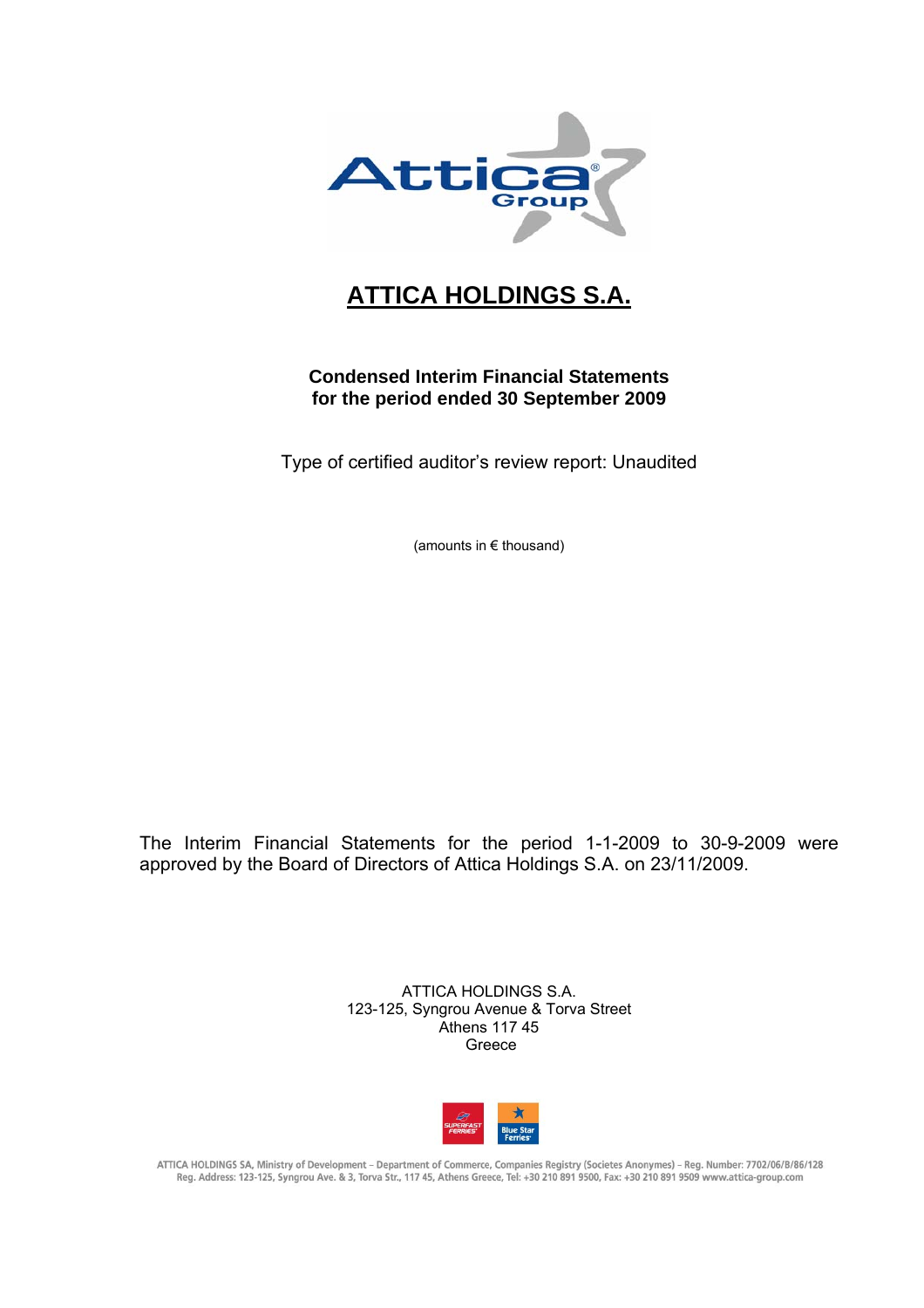

|        | <b>CONTENTS</b>                                                                 | Page                    |
|--------|---------------------------------------------------------------------------------|-------------------------|
|        | Income Statement of the Group and the Company                                   | 3                       |
|        | Balance Sheet as at 30 <sup>th</sup> of September 2009 and at December 31, 2008 | $\overline{\mathbf{4}}$ |
|        | Statement of Changes in Equity of the Group (period 1-1 to 30-09-2009)          | 5                       |
|        | Statement of Changes in Equity of the Company (period 1-1 to 30-09-2009)        | $\bf 6$                 |
|        | Statement of Changes in Equity of the Group (period 1-1 to 30-09-2008)          | $\overline{7}$          |
|        | Statement of Changes in Equity of the Company (period 1-1 to 30-09-2008)        | 8                       |
|        | Cash Flow Statement (period 1-1 to 30-09 2009 and 2008)                         | 9                       |
|        | <b>Notes to the Financial Statements</b>                                        | 10                      |
| 1.     | <b>General Information</b>                                                      | 10                      |
| 2.     | <b>Significant Group accounting policies</b>                                    | $10 - 11$               |
| 2.1    | <b>Changes in Accounting Principles</b>                                         | 11                      |
| 2.1.1. | Review of changes                                                               | 11                      |
| 2.1.2  | Changes in Accounting Principles (Amendments to 2009 opening                    |                         |
|        | standards 2009).<br>publicized                                                  | $11 - 12$               |
| 2.1.3. | New standards, modifications in existing standards and interpretations          |                         |
|        | issued by the IASB but not effect are as follows.                               | $12 - 14$               |
| 2.1.4. | Standards, amendments and interpretations to already effective                  |                         |
|        | standards that are not effective yet and have not been                          |                         |
|        | adopted.                                                                        | $14 - 16$               |
| 2.2.   | Major accounting judgements and main sources                                    |                         |
|        | of uncertainty for accounting estimations                                       | 17                      |
| 3.     | <b>Consolidation</b>                                                            | $17 - 19$               |
| 4.     | <b>Related party disclosures</b>                                                | 19                      |
| 4.1.   | Intercompany transactions between Attica Holdings S.A.                          |                         |
|        | and the companies of Attica Group                                               | 19                      |
| 4.1.1. | Intercompany transactions between Attica Holdings S.A.                          |                         |
|        | and the companies of MARFIN INVESTMENT Group                                    | 20                      |
| 4.1.2. | Intercompany transactions between Attica Holdings S.A.                          |                         |
|        | and MARFIN POPULAR BANK                                                         | 20                      |
| 4.2.   | Guarantees                                                                      | 20                      |
| 4.3.   | Board of Directors and Executive Directors' Fees                                | 20                      |
| 5.     | <b>General information for the Financial Statements</b>                         |                         |
|        | (period 1-1 to 30-09-2009)                                                      | 21                      |
| 5.1.   | Revenue Analysis and Geographical Segment Report                                | $21 - 24$               |
| 5.2.   | Cost of sales                                                                   | 24                      |
| 5.3.   | Tangible assets                                                                 | 24                      |
| 5.4.   | Other current assets                                                            | 24                      |
| 5.5.   | Cash and cash equivalents                                                       | 24                      |
| 5.6.   | Fair value reserves                                                             | 24                      |
| 5.7.   | Short - term liabilities                                                        | 24                      |
| 5.8.   | Other short – term liabilities                                                  | 24                      |
| 6.     | <b>Other information</b>                                                        | 25                      |
| 6.1.   | Unaudited fiscal years                                                          | 25                      |
| 6.2.   | Stock option                                                                    | 25                      |
| 6.3.   | Payments of borrowings                                                          | 25                      |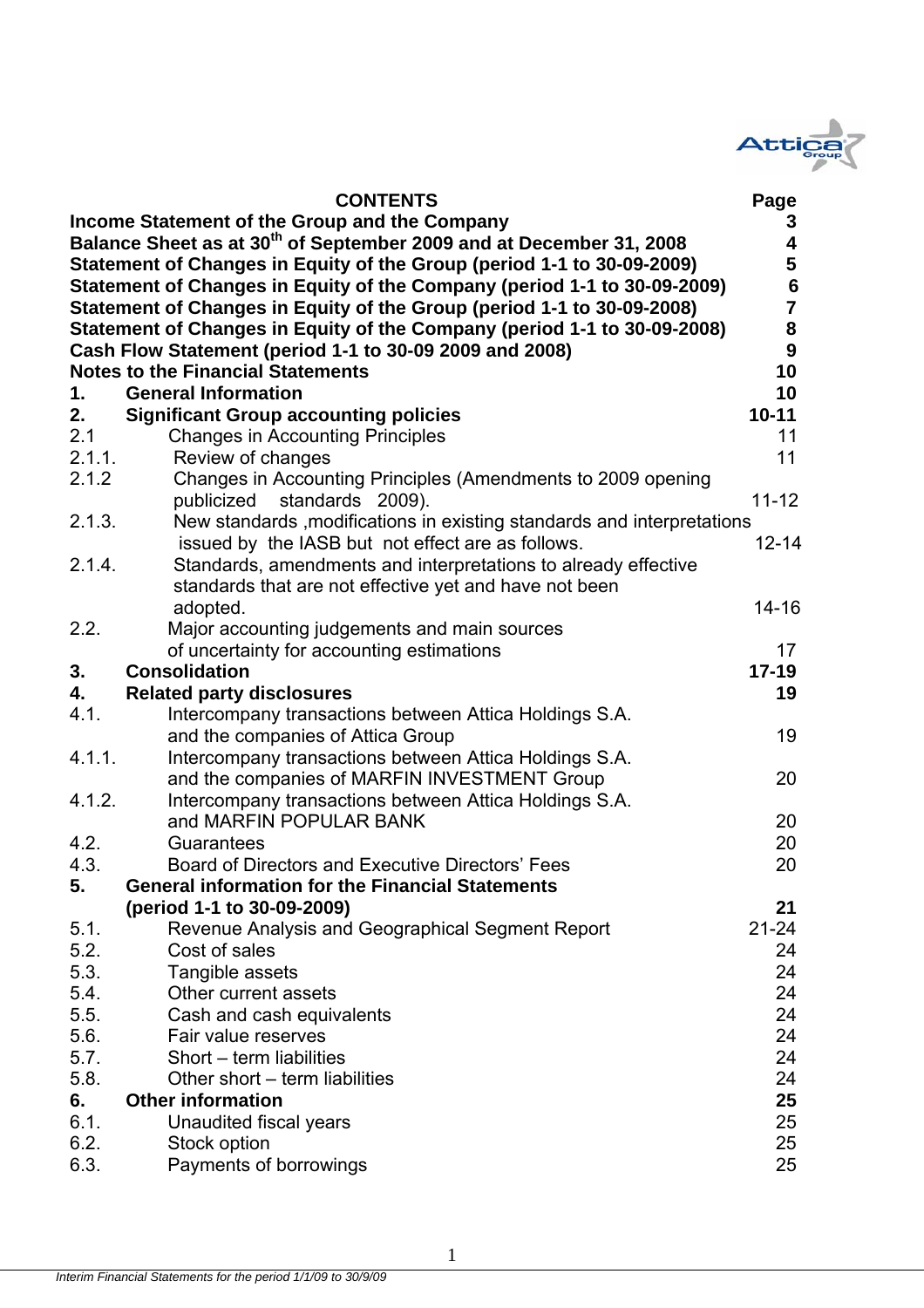

| 6.4  | Payments of finance and operating leases                                    | 25 |
|------|-----------------------------------------------------------------------------|----|
| 6.5. | <b>Provisions</b>                                                           | 25 |
| 6.6. | Contingent assets and liabilities                                           | 26 |
| 7.   | <b>Significant events</b>                                                   | 27 |
| 8.   | Events after the balance sheet date                                         | 28 |
|      | Figures and Information for the period from January 1 to September 30, 2009 | 29 |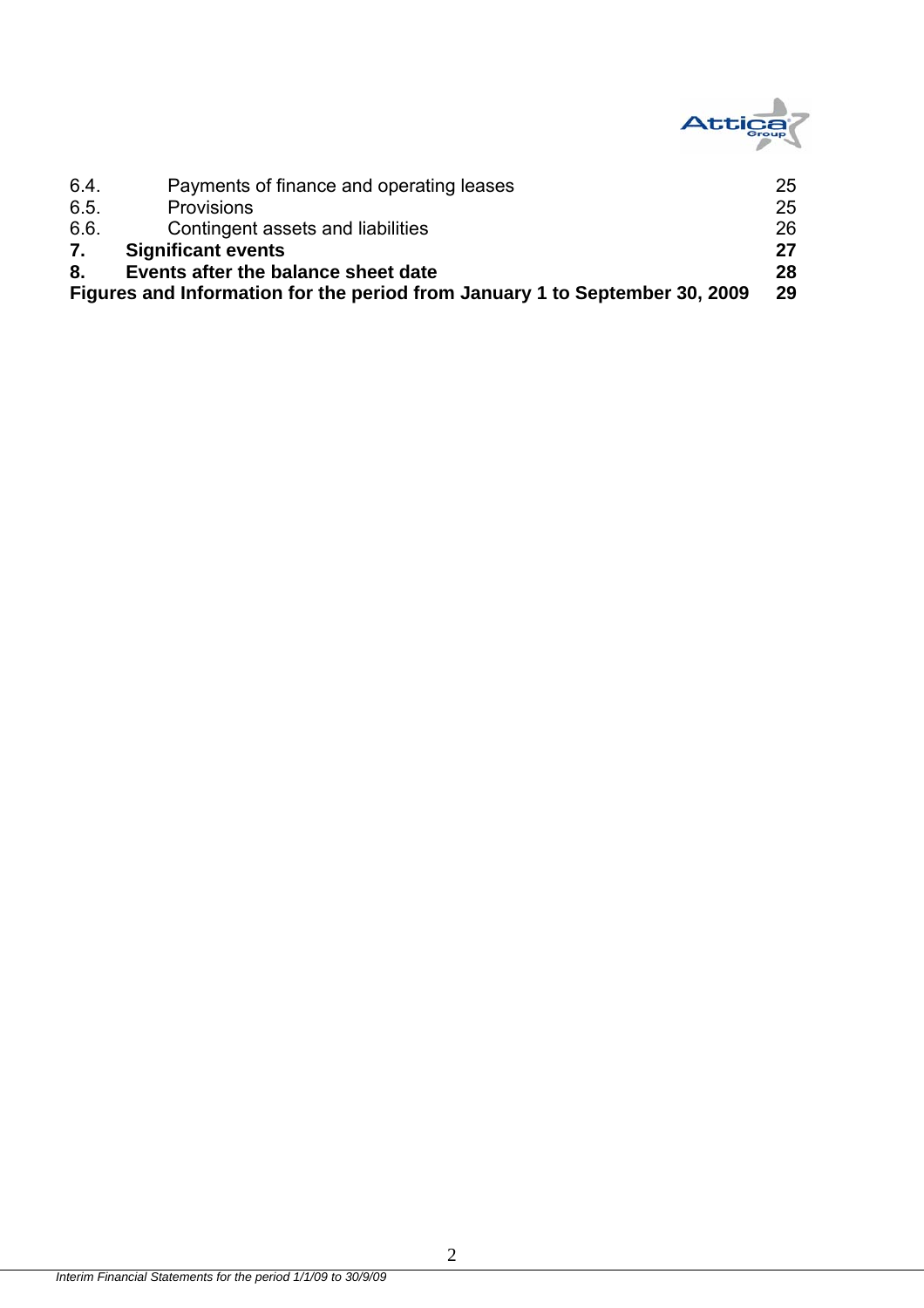

#### **INCOME STATEMENT**

#### For the period ended September 30 2009 & 2008 and for the quarterly period 1/7 - 30/9 2009 & 2008

| ⇥                                                                              |     |                 | <b>GROUP</b>    |                                               |                 | <b>COMPANY</b>  |                 |                 |                 |  |
|--------------------------------------------------------------------------------|-----|-----------------|-----------------|-----------------------------------------------|-----------------|-----------------|-----------------|-----------------|-----------------|--|
|                                                                                |     | 1.01-30.09.2009 | 1.01-30.09.2008 | 1.07-30.09.2009                               | 1.07-30.09.2008 | 1.01-30.09.2009 | 1.01-30.09.2008 | 1.07-30.09.2009 | 1.07-30.09.2008 |  |
| Sales                                                                          | 5.1 | 246.266         | 267.508         | 106.341                                       | 111.029         |                 |                 |                 |                 |  |
| Cost of sales                                                                  | 5.2 | $-183.297$      | $-195.036$      | $-70.128$                                     | $-73.351$       |                 |                 |                 |                 |  |
| <b>Gross profit</b>                                                            |     | 62.969          | 72.472          | 36.213                                        | 37.678          | $\mathbf{0}$    | $\bf{0}$        | $\mathbf{0}$    |                 |  |
| Administrative expenses                                                        |     | $-20.191$       | $-19.982$       | $-6.321$                                      | $-6.742$        | $-1.238$        | $-1.416$        | $-366$          | $-472$          |  |
| Distribution expenses                                                          |     | $-25.149$       | $-21.765$       | $-11.538$                                     | $-9.278$        |                 |                 |                 |                 |  |
| Other operating income                                                         |     | 722             | 223             | 266                                           | 6               | 127             |                 |                 |                 |  |
| Other operating expenses                                                       |     |                 |                 |                                               |                 |                 |                 |                 |                 |  |
| Profit / (loss) before taxes, financing and investment<br>activities           |     | 18.351          | 30.948          | 18.620                                        | 21.664          | $-1.111$        | $-1.416$        | $-366$          | $-472$          |  |
| Other financial results                                                        |     | $-4.668$        | 3.816           | $-1.924$                                      | 4.680           | $-2.336$        | 819             | $-853$          | 1.470           |  |
| Financial expenses                                                             |     | $-12.385$       | $-17.071$       | $-3.284$                                      | $-5.528$        | $-20$           | -9              | $-14$           | $-4$            |  |
| Financial income                                                               |     | 1.279           | 4.881           | 120                                           | 1.666           | 626             | 2.447           | 73              | 916             |  |
| Income from dividends                                                          |     |                 |                 |                                               |                 | 45.292          | 15.239          | 9.636           |                 |  |
| Share in net profit (loss) of companies consolidated with the<br>equity method |     |                 |                 |                                               |                 |                 |                 |                 |                 |  |
| Profit/ (loss) from sale of assets                                             | 5.3 |                 | 9.649           |                                               |                 |                 |                 |                 |                 |  |
| Profit before income tax                                                       |     | 2.577           | 32.223          | 13.532                                        | 22.482          | 42.451          | 17.080          | 8.476           | 1.910           |  |
| Income taxes                                                                   |     | $-411$          | $-169$          | $-11$                                         | -49             | $-250$          |                 |                 |                 |  |
| Profit for the period                                                          |     | 2.166           | 32.054          | 13.521                                        | 22.433          | 42.201          | 17.080          | 8.476           | 1.910           |  |
| Attributable to:                                                               |     |                 |                 |                                               |                 |                 |                 |                 |                 |  |
| Owners of the parent                                                           |     | 2.166           | 21.565          | 13.521                                        | 16.056          | 42.201          | 17.080          | 8.476           | 1.910           |  |
| Non-controlling interests                                                      |     |                 | 10.489          |                                               | 6.377           |                 |                 |                 |                 |  |
| Earnings After Taxes per Share - Basic (in $\epsilon$ )                        |     | 0,0153          | 0,2070          | 0,0955                                        | 0,1541          | 0,2980          | 0,1640          | 0,0599          | 0,0183          |  |
|                                                                                |     |                 |                 | <b>Statement of Comprehensive Income</b>      |                 |                 |                 |                 |                 |  |
|                                                                                |     |                 |                 | For the period ended September 30 2009 & 2008 |                 |                 |                 |                 |                 |  |
|                                                                                |     |                 | <b>GROUP</b>    |                                               |                 |                 | <b>COMPANY</b>  |                 |                 |  |
|                                                                                |     | 1.01-30.09.2009 | 1.01-30.09.2008 | 1.07-30.09.2009                               | 1.07-30.09.2008 | 1.01-30.09.2009 | 1.01-30.09.2008 | 1.07-30.09.2009 | 1.07-30.09.2008 |  |
|                                                                                |     | 2.166           | 32.054          | 13.521                                        | 22.433          | 42.201          | 17.080          | 8.476           | 1.910           |  |

|                                                                    |      | <b>2.100</b> | 32.U34   | 13.321 | 22.433 | 42.ZVI    | 17.UOU    | 0.470    | 1.910     |
|--------------------------------------------------------------------|------|--------------|----------|--------|--------|-----------|-----------|----------|-----------|
| Net profit for the period                                          |      |              |          |        |        |           |           |          |           |
| Other comprehensive income:                                        |      |              |          |        |        |           |           |          |           |
| Cash flow hedging:                                                 |      |              |          |        |        |           |           |          |           |
| - current period gains /(losses)                                   | 5.6. | $-3.227$     | $-2.481$ | $-657$ | $-826$ | $-2.902$  |           | $-1.438$ |           |
| - reclassification to profit or loss                               | 5.6. | 9.090        | 1.077    | 2.026  | 1.077  | 2.147     |           | 984      |           |
| Exchange differences on translating foreign operations             |      | 5            | $-30$    |        | 3      |           |           |          |           |
| Related parties' measurement using the fair value method           |      |              |          |        |        | $-15.144$ | $-66.606$ |          | $-11.272$ |
| Other comprehensive income for the period before tax               |      | 5.868        | $-1.434$ | 1.369  | 254    | $-15.899$ | $-66.606$ | $-454$   | $-11.272$ |
| Income tax relating to components of other comprehensive<br>income |      |              |          |        |        |           |           |          |           |
| Other comprehensive income for the period, net of tax              |      | 5.868        | $-1.434$ | 1.369  | 254    | $-15.899$ | $-66.606$ | $-454$   | $-11.272$ |
| Total comprehensive income for the period after tax                |      | 8.034        | 30.620   | 14.890 | 22.687 | 26.302    | -49.526   | 8.022    | $-9.362$  |
| Attributable to:                                                   |      |              |          |        |        |           |           |          |           |
| Owners of the parent                                               |      | 8.034        | 20.327   | 14.890 | 16.059 | 26.302    | $-49.526$ | 8.022    | $-9.362$  |
| Non-controlling interests                                          |      |              | 10.293   |        | 6.628  |           |           |          |           |
|                                                                    |      |              |          |        |        |           |           |          |           |

The Notes on pages 10 to 29 are an integral part of these Interim Financial Statements.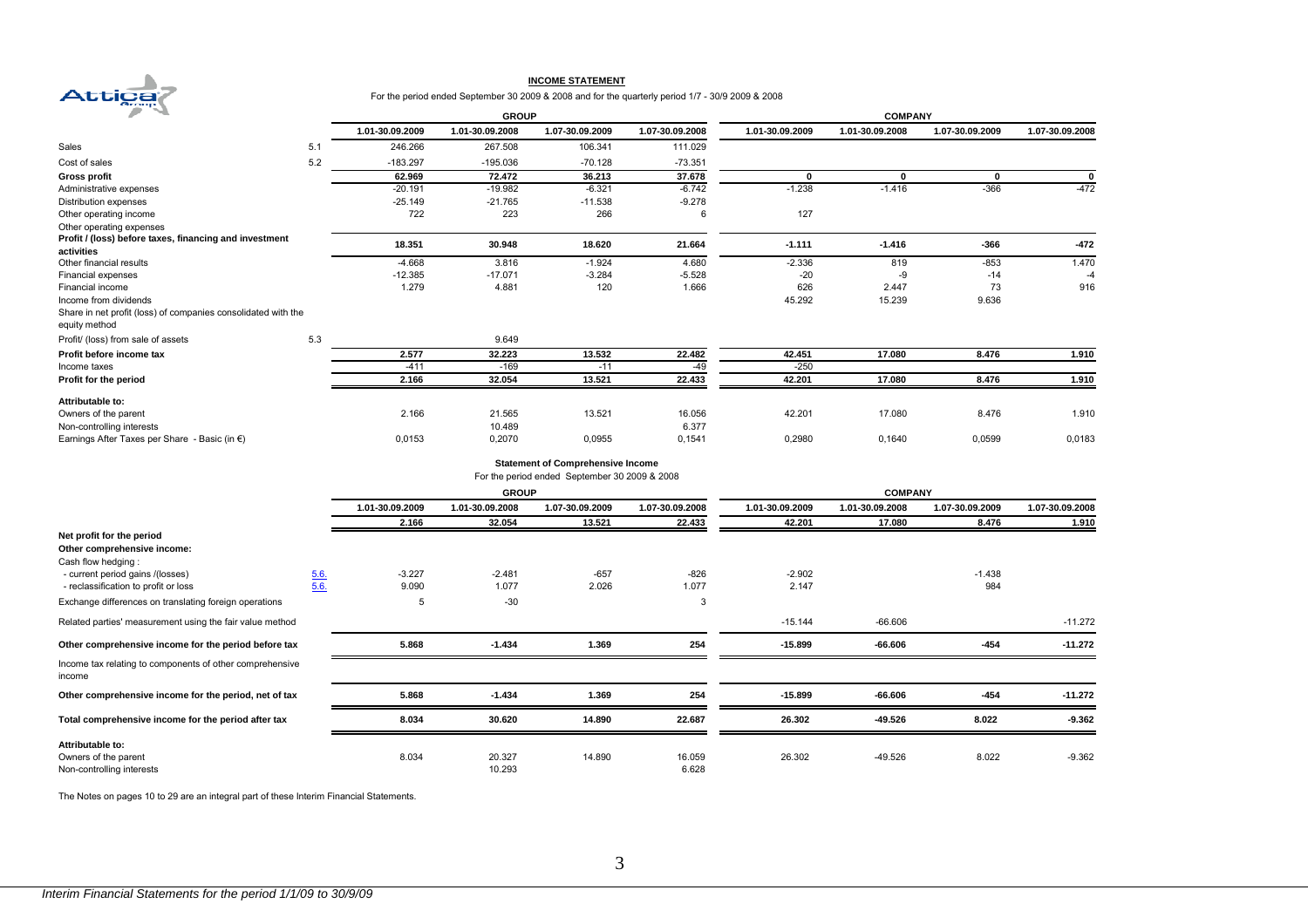

|                                              |     | As at 30 of September 2009 and at December 31, 2008 |                    |                  |                  |
|----------------------------------------------|-----|-----------------------------------------------------|--------------------|------------------|------------------|
|                                              |     | <b>GROUP</b>                                        |                    | <b>COMPANY</b>   |                  |
| <b>ASSETS</b>                                |     | 30/09/2009                                          | 31/12/2008         | 30/09/2009       | 31/12/2008       |
| <b>Non-Current Assets</b>                    |     |                                                     |                    |                  |                  |
| Tangible assets                              | 5.3 | 752.101                                             | 744.720            | 190              | 227              |
| Goodwill                                     |     |                                                     |                    |                  |                  |
| Intangible assets                            |     | 1.613                                               | 1.798              | 128              | 147              |
| Investments in subsidiaries                  |     |                                                     |                    | 574.532          | 515.846          |
| Other non current assets                     |     | 1.371                                               | 1.348              | 1.284            | 1.284            |
| Deferred tax asset                           |     | 296                                                 | 296                |                  |                  |
| <b>Total</b>                                 |     | 755.381                                             | 748.162            | 576.134          | 517.504          |
| <b>Current Assets</b>                        |     |                                                     |                    |                  |                  |
| Inventories                                  |     | 4.477                                               | 3.712              |                  |                  |
|                                              |     |                                                     |                    |                  |                  |
| Trade and other receivables                  |     | 73.283                                              | 55.973             |                  | 17               |
| Other current assets                         | 5.4 | 24.265                                              | 19.584             | 786              | 1.328            |
| Cash and cash equivalents                    | 5.5 | 80.190<br>182.215                                   | 119.124<br>198.393 | 18.370<br>19.156 | 51.429<br>52.774 |
| Total                                        |     |                                                     |                    |                  |                  |
| Assets held for sale<br><b>Total Assets</b>  |     |                                                     |                    |                  |                  |
|                                              |     | 937.596                                             | 946.555            | 595.290          | 570.278          |
| <b>EQUITY AND LIABILITIES</b>                |     |                                                     |                    |                  |                  |
| <b>Equity</b>                                |     |                                                     |                    |                  |                  |
| Share capital                                |     | 117.539                                             | 117.539            | 117.539          | 117.539          |
| Share premium                                |     | 266.560                                             | 266.560            | 266.560          | 266.560          |
| Fair value reserves                          | 5.6 | $-3.061$                                            | $-8.924$           | 112.913          | 128.812          |
| Other reserves                               |     | 87.206                                              | 62.250             | 3.221            | $-21.045$        |
| Retained earnings                            |     | 32.709                                              | 65.407             | 52.150           | 44.129           |
| Equity attributable to parent's shareholders |     | 500.953                                             | 502.832            | 552.383          | 535.995          |
| Minority interests                           |     |                                                     |                    |                  |                  |
| <b>Total Equity</b>                          |     | 500.953                                             | 502.832            | 552.383          | 535.995          |
| <b>Non-current liabilities</b>               |     |                                                     |                    |                  |                  |
| Deferred tax liability                       |     | 295                                                 | 295                | 271              | 271              |
| Accrued pension and retirement obligations   |     | 1.692                                               | 1.404              | 99               | 83               |
| Long-term borrowings                         |     | 330.308                                             | 356.439            |                  |                  |
| Derivatives                                  |     |                                                     | 2.810              |                  | 1.889            |
| <b>Non-Current Provisions</b>                |     | 589                                                 | 589                | 128              | 128              |
| <b>Total</b>                                 |     | 332.884                                             | 361.537            | 498              | 2.371            |
| <b>Current Liabilities</b>                   |     |                                                     |                    |                  |                  |
| Trade and other payables                     |     | 25.097                                              | 19.130             | 6                | 30.242           |
| Tax payable                                  |     | 178                                                 | 198                | 20               | 30               |
| Short-term debt                              | 5.7 | 47.109                                              | 39.130             | 8.000            |                  |
| Derivatives                                  |     | 5.320                                               | 5.402              | 3.628            |                  |
| Other current liabilities                    | 5.8 | 26.055                                              | 18.326             | 30.755           | 1.640            |
| Total                                        |     | 103.759                                             | 82.186             | 42.409           | 31.912           |
| Liabilities related to Assets held for sale  |     |                                                     |                    |                  |                  |
| <b>Total liabilities</b>                     |     | 436.643                                             | 443.723            | 42.907           | 34.283           |
| <b>Total Equity and Liabilities</b>          |     | 937.596                                             | 946.555            | 595.290          | 570.278          |

**BALANCE SHEET**

The Notes on pages 10 to 29 are an integral part of these Interim Financial Statements.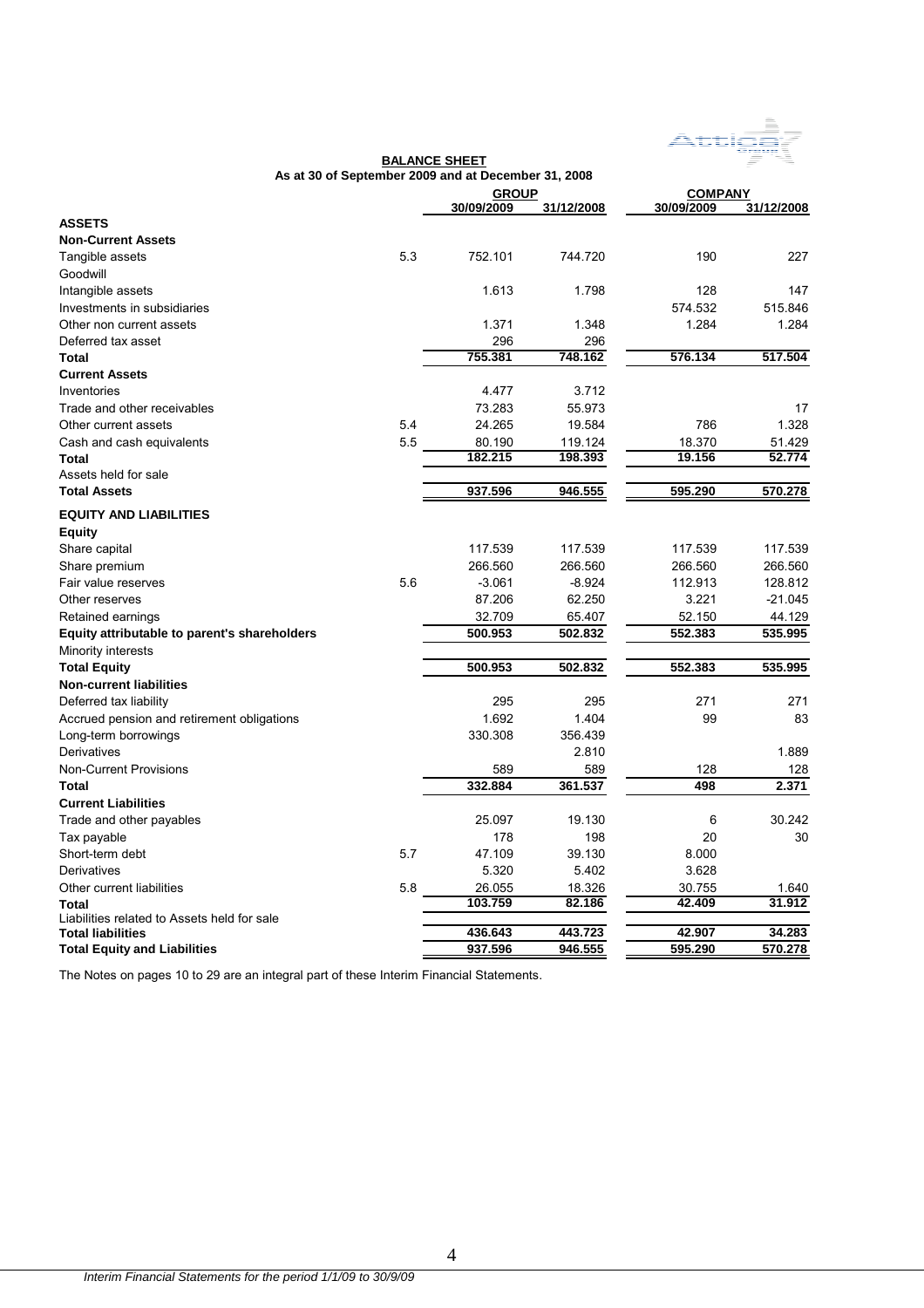

**GROUP**

#### **Statement of Changes in Equity**

For the Period 1/01-30/09/2009

|                                                           | Number of<br>shares | <b>Share</b><br>capital | <b>Share</b><br>premium | <b>Revaluation</b><br>of financial<br><b>instruments</b> | <b>Other</b><br><b>reserves</b> | <b>Retained</b><br>earnings | <b>Total Equity</b> |
|-----------------------------------------------------------|---------------------|-------------------------|-------------------------|----------------------------------------------------------|---------------------------------|-----------------------------|---------------------|
| <b>Balance at 1/1/2009</b>                                | 141.613             | 117.539                 | 266,560                 | $-8.924$                                                 | 62.250                          | 65.407                      | 502.832             |
| Changes in accounting policies                            |                     |                         |                         |                                                          |                                 |                             |                     |
| <b>Restated balance</b>                                   |                     | 117.539                 | 266.560                 | $-8.924$                                                 | 62.250                          | 65.407                      | 502.832             |
| <b>Profit for the period</b>                              |                     |                         |                         |                                                          |                                 | 2.166                       | 2.166               |
| Other comprehensive income                                |                     |                         |                         |                                                          |                                 |                             |                     |
| Cash flow hedges:                                         |                     |                         |                         |                                                          |                                 |                             |                     |
| current period gains/(losses)                             |                     |                         |                         | $-3.227$                                                 |                                 |                             | $-3.227$            |
| reclassification to profit or loss                        |                     |                         |                         | 9.090                                                    |                                 |                             | 9.090               |
| Available-for-sale financial assets                       |                     |                         |                         |                                                          |                                 |                             |                     |
| Exchange differences on translating foreign<br>operations |                     |                         |                         |                                                          | 5                               |                             | 5                   |
| Other comprehensive income after tax                      |                     |                         |                         | 5.863                                                    | 5                               | 2.166                       | 8.034               |
| <b>Dividends</b>                                          |                     |                         |                         |                                                          |                                 | $-9.913$                    | $-9.913$            |
| Transfer between reserves and retained earnings           |                     |                         |                         |                                                          | 24.951                          | $-24.951$                   |                     |
| <b>Balance at 30/9/2009</b>                               | 141.613             | 117.539                 | 266.560                 | $-3.061$                                                 | 87.206                          | 32.709                      | 500.953             |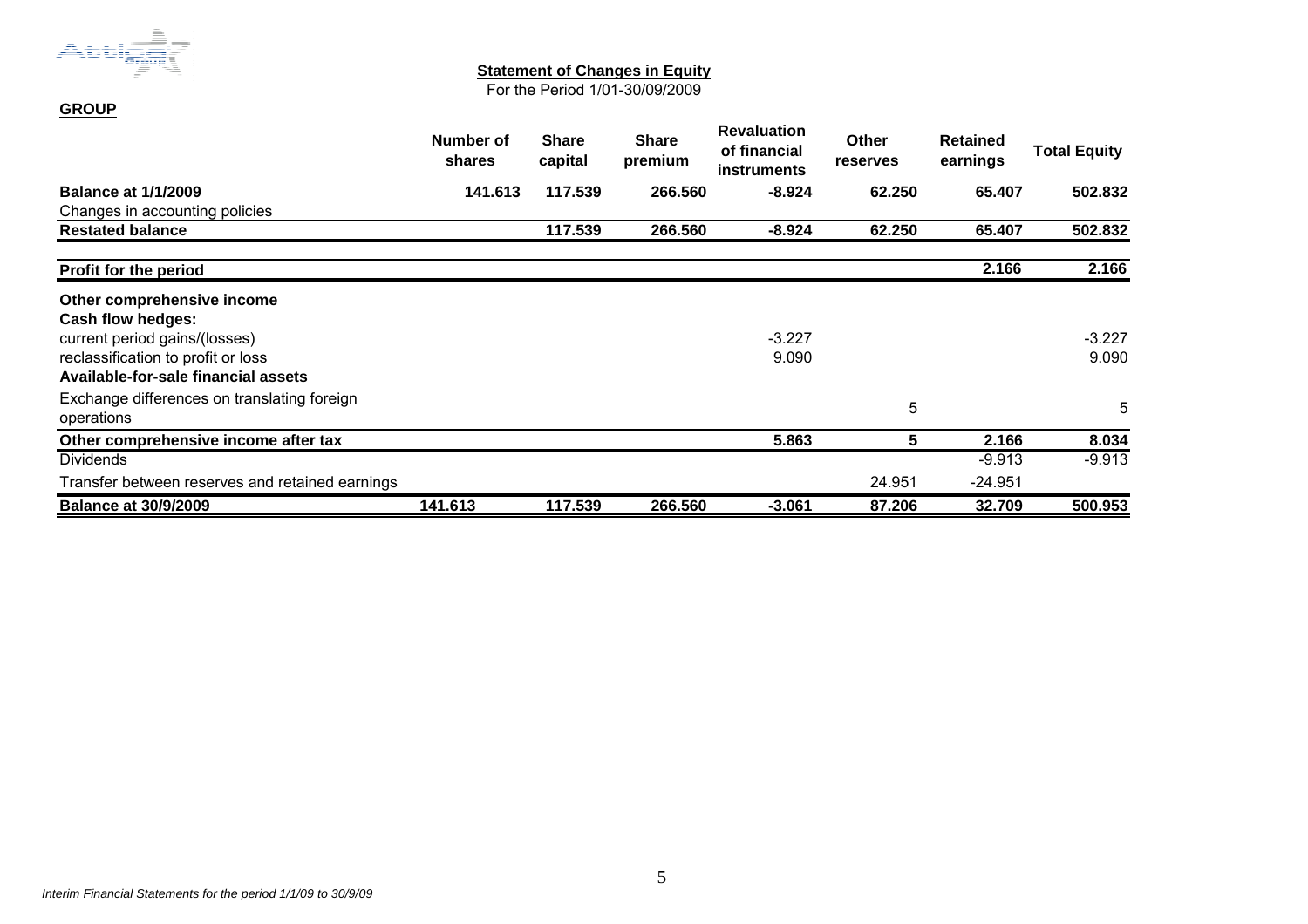

#### **Statement of Changes in Equity**

For the Period 1/01-30/09/2009

#### **COMPANY**

|                                                          | Number of<br>shares | <b>Share</b><br>capital | <b>Share</b><br>premium | non-current<br>assets | <b>Revaluation of Revaluation of</b><br>financial<br>instruments | Other<br>reserves | <b>Retained</b><br>earnings | Total<br><b>Equity</b> |
|----------------------------------------------------------|---------------------|-------------------------|-------------------------|-----------------------|------------------------------------------------------------------|-------------------|-----------------------------|------------------------|
| <b>Balance at 1/1/2009</b>                               | 141.613             | 117.539                 | 266.560                 | 130.701               | $-1.889$                                                         | $-21.045$         | 44.129                      | 535.995                |
| Changes in accounting policies                           |                     |                         |                         |                       |                                                                  |                   |                             |                        |
| <b>Restated balance</b>                                  |                     | 117.539                 | 266.560                 | 130.701               | $-1.889$                                                         | $-21.045$         | 44.129                      | 535.995                |
| Profit for the period                                    |                     |                         |                         |                       |                                                                  |                   | 42.201                      | 42.201                 |
| Other comprehensive income                               |                     |                         |                         |                       |                                                                  |                   |                             |                        |
| Cash flow hedges:                                        |                     |                         |                         |                       |                                                                  |                   |                             |                        |
| current period gains/(losses)                            |                     |                         |                         |                       | $-2.902$                                                         |                   |                             | $-2.902$               |
| reclassification to profit or loss                       |                     |                         |                         |                       | 2.147                                                            |                   |                             | 2.147                  |
| Available-for-sale financial assets                      |                     |                         |                         |                       |                                                                  |                   |                             |                        |
| current period gains/(losses)                            |                     |                         |                         |                       |                                                                  |                   |                             |                        |
| Fair value's measurement                                 |                     |                         |                         |                       |                                                                  |                   |                             |                        |
| related parties' measurement using the fair value method |                     |                         |                         | $-15.144$             |                                                                  |                   |                             | $-15.144$              |
| Other comprehensive income after tax                     |                     |                         |                         | $-15.144$             | -755                                                             |                   | 42.201                      | 26.302                 |
| Dividends                                                |                     |                         |                         |                       |                                                                  |                   | $-9.913$                    | $-9.913$               |
| Transfer between reserves and retained earnings          |                     |                         |                         |                       |                                                                  | 24.266            | $-24.266$                   |                        |
| <b>Balance at 30/9/2009</b>                              | 141.613             | 117.539                 | 266.560                 | 115.557               | $-2.644$                                                         | 3.221             | 52.151                      | 552.384                |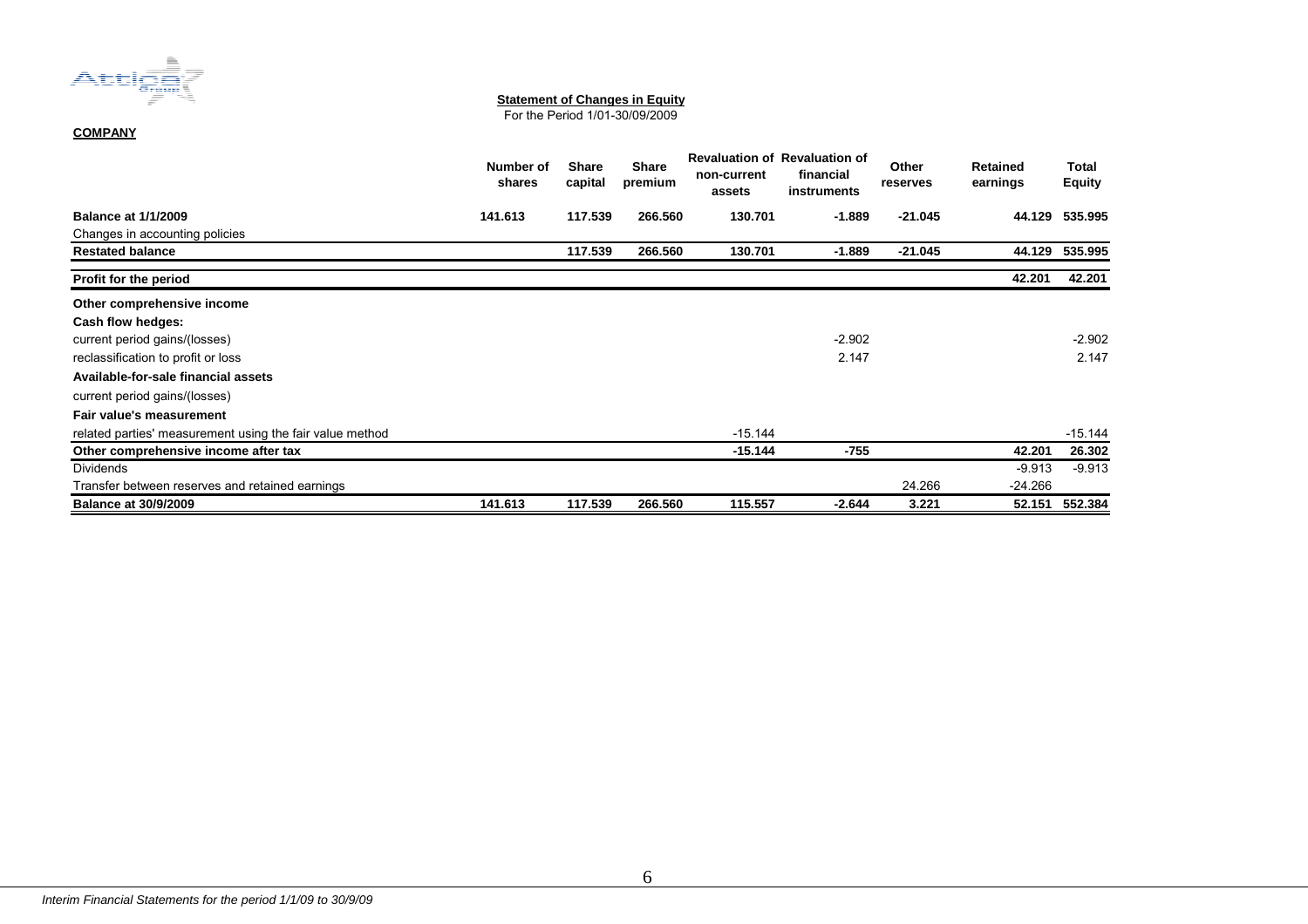

#### **Statement of Changes in Equity**

For the Period 1/01-30/09/2008

#### **GROUP**

|                                                           | Number of<br>shares | <b>Share</b><br>capital | <b>Share</b><br>premium | <b>Revaluation of</b><br>financial<br>instruments | Other<br>reserves | <b>Retained</b><br>earnings | <b>Total equity</b><br>attributable to<br>equity holders of<br>the parent | <b>Minority</b><br>interests | Total<br><b>Equity</b> |
|-----------------------------------------------------------|---------------------|-------------------------|-------------------------|---------------------------------------------------|-------------------|-----------------------------|---------------------------------------------------------------------------|------------------------------|------------------------|
| <b>Balance at 1/1/2008</b>                                | 104.173             | 62.504                  | 207.648                 | 2.569                                             | 15.603            | 100.794                     | 389.118                                                                   | 117.027                      | 506.145                |
| Changes in accounting policies                            |                     |                         |                         |                                                   |                   |                             |                                                                           |                              |                        |
| <b>Restated balance</b>                                   |                     | 62.504                  | 207.648                 | 2.569                                             | 15.603            | 100.794                     | 389.118                                                                   | 117.027                      | 506.145                |
| Profit for the period                                     |                     |                         |                         |                                                   |                   | 21.565                      | 21.565                                                                    | 10.489                       | 32.054                 |
| Other comprehensive income                                |                     |                         |                         |                                                   |                   |                             |                                                                           |                              |                        |
| Cash flow hedges:                                         |                     |                         |                         |                                                   |                   |                             |                                                                           |                              |                        |
| Gains/(losses) taken to equity                            |                     |                         |                         | $-1.208$                                          |                   |                             | $-1.208$                                                                  | -196                         | $-1.404$               |
| reclassification to profit or loss                        |                     |                         |                         |                                                   |                   |                             |                                                                           |                              |                        |
| Available-for-sale financial assets:                      |                     |                         |                         |                                                   |                   |                             |                                                                           |                              |                        |
| current period gains/(losses)                             |                     |                         |                         |                                                   |                   |                             |                                                                           |                              |                        |
| reclassification to profit or loss                        |                     |                         |                         |                                                   |                   |                             |                                                                           |                              |                        |
| Exchange differences on translating foreign operations    |                     |                         |                         |                                                   | $-30$             |                             | $-30$                                                                     |                              | $-30$                  |
| Tax on items taken directly to or transferred from equity |                     |                         |                         |                                                   |                   |                             |                                                                           |                              |                        |
| Total recognised income and expense for the period        |                     | 0                       | $\bf{0}$                | $-1.208$                                          | $-30$             | 21.565                      | 20.327                                                                    | 10.293                       | 30.620                 |
| <b>Dividends</b>                                          |                     |                         |                         |                                                   |                   | $-8.334$                    | $-8.334$                                                                  | $-4.839$                     | $-13.173$              |
| Transfer between reserves and retained earnings           |                     |                         |                         |                                                   | 69.595            | $-69.595$                   |                                                                           |                              |                        |
| <b>Balance at 30/9/2008</b>                               | 104.173             | 62.504                  | 207.648                 | 1.361                                             | 85.168            | 44.430                      | 401.111                                                                   | 122.481                      | 523.592                |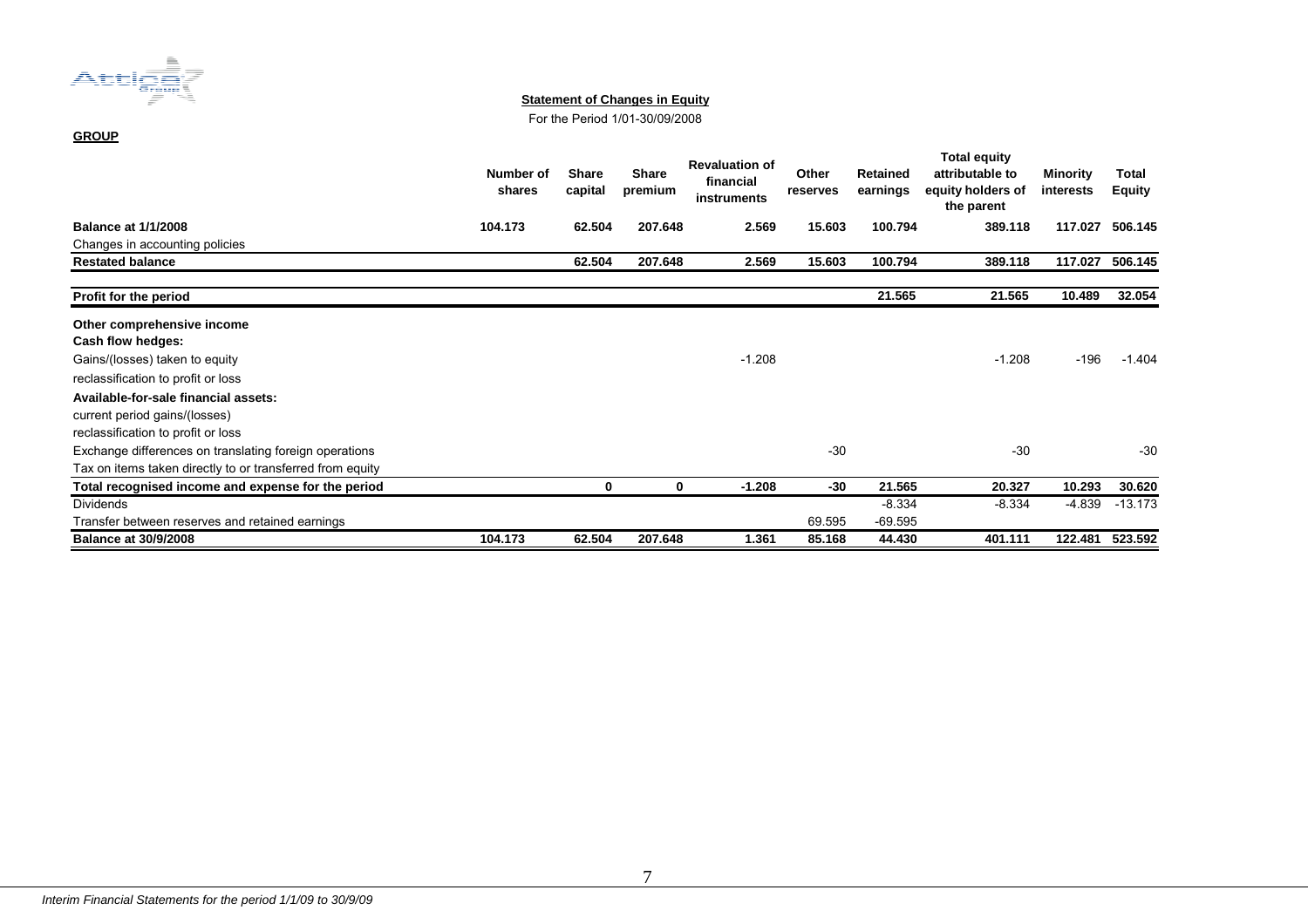

#### **Statement of Changes in Equity**

For the Period 1/01-30/09/2008

#### **COMPANY**

|                                                                        | Number of<br>shares | <b>Share</b><br>capital | <b>Share</b><br>premium | <b>Revaluation of</b><br>non-current<br>assets | Other<br>reserves | <b>Retained</b><br>earnings | <b>Total equity</b><br>attributable to<br>equity holders of<br>the parent | Minority<br>interests | Total<br><b>Equity</b> |
|------------------------------------------------------------------------|---------------------|-------------------------|-------------------------|------------------------------------------------|-------------------|-----------------------------|---------------------------------------------------------------------------|-----------------------|------------------------|
| <b>Balance at 1/1/2008</b>                                             | 104.173             | 62.504                  | 194.340                 | 123.982                                        | 30.915            | 61.345                      | 473.086                                                                   |                       | 473.086                |
| Changes in accounting policies                                         |                     |                         |                         |                                                |                   |                             |                                                                           |                       |                        |
| <b>Restated balance</b>                                                |                     | 62.504                  | 194.340                 | 123.982                                        | 30.915            | 61.345                      | 473.086                                                                   |                       | 473.086                |
| Profit for the period                                                  |                     |                         |                         |                                                |                   | 17.080                      | 17.080                                                                    |                       | 17.080                 |
| Other comprehensive income                                             |                     |                         |                         |                                                |                   |                             |                                                                           |                       |                        |
| Reserves from revaluation of investments in subsidiaries at fair value |                     |                         |                         | $-66.606$                                      |                   |                             | $-66.606$                                                                 |                       | $-66.606$              |
| Cash flow hedges:                                                      |                     |                         |                         |                                                |                   |                             |                                                                           |                       |                        |
| Gains/(losses) taken to equity                                         |                     |                         |                         |                                                |                   |                             |                                                                           |                       |                        |
| reclassification to profit or loss                                     |                     |                         |                         |                                                |                   |                             |                                                                           |                       |                        |
| Exchange differences on translating foreign operations                 |                     |                         |                         |                                                |                   |                             |                                                                           |                       |                        |
| Tax on items taken directly to or transferred from equity              |                     |                         |                         |                                                |                   |                             |                                                                           |                       |                        |
| Total recognised income and expense for the period                     |                     | 0                       | 0                       | $-66.606$                                      | 0                 | 17.080                      | $-49.526$                                                                 | $\mathbf 0$           | $-49.526$              |
| <b>Dividends</b>                                                       |                     |                         |                         |                                                |                   | $-8.334$                    | $-8.334$                                                                  |                       | $-8.334$               |
| Transfer between reserves and retained earnings                        |                     |                         |                         |                                                | 50.418            | $-50.418$                   |                                                                           |                       |                        |
| <b>Balance at 30/9/2008</b>                                            | 104.173             | 62.504                  | 194.340                 | 57.376                                         | 81.333            | 19.673                      | 415.226                                                                   | $\bf{0}$              | 415.226                |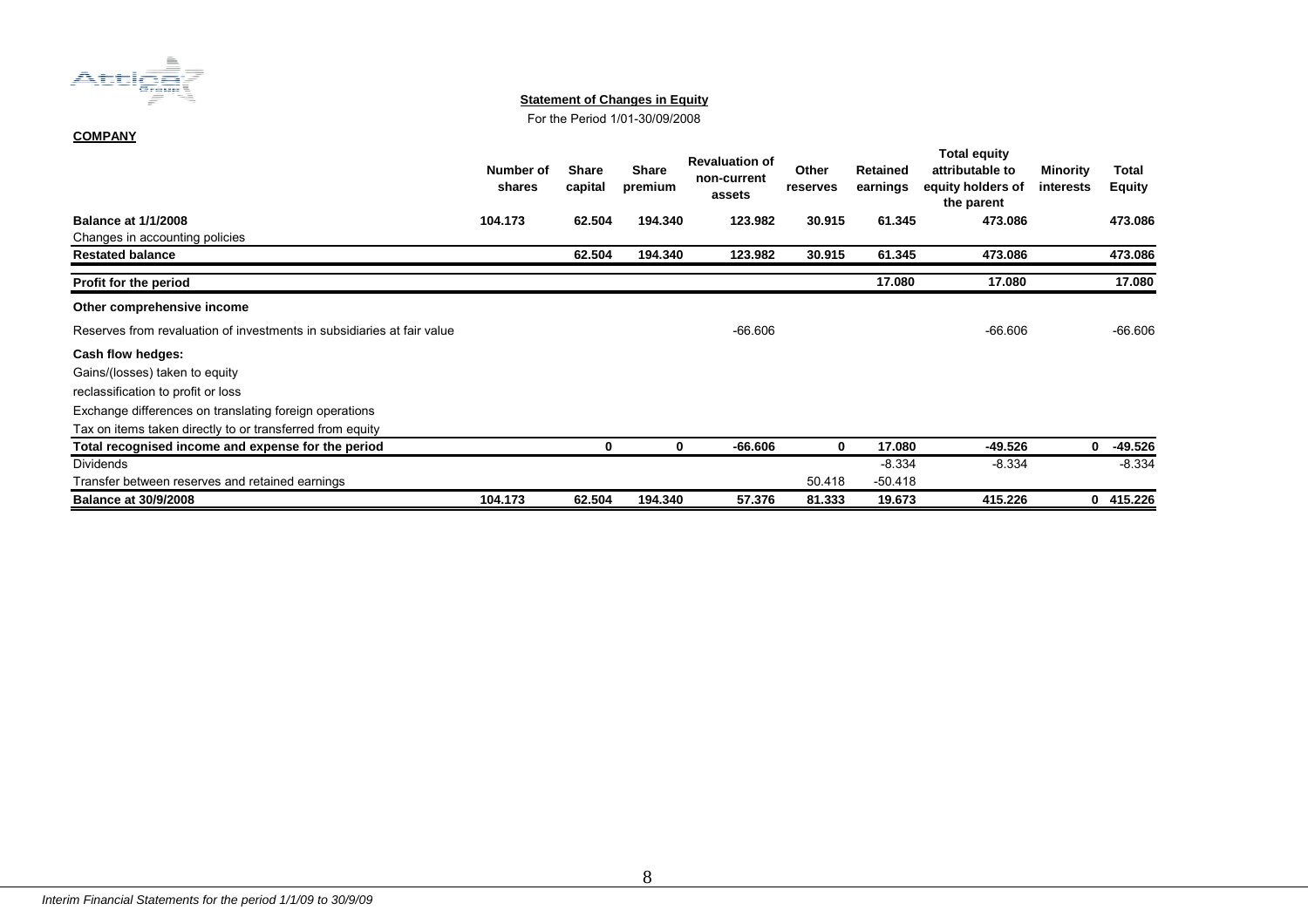

#### **CASH FLOW STATEMENT**

For the period 1/1-30/6 2009 & 2008

|                                                           | <b>GROUP</b>                |           | <b>COMPANY</b>              |           |
|-----------------------------------------------------------|-----------------------------|-----------|-----------------------------|-----------|
|                                                           | 1/1-30/9/2009 1/1-30/9/2008 |           | 1/1-30/9/2009 1/1-30/9/2008 |           |
| <b>Cash flow from Operating Activities</b>                |                             |           |                             |           |
| Profit/(Loss) Before Taxes                                | 2.577                       | 32.223    | 42.451                      | 17.080    |
| <b>Adjustments for:</b>                                   |                             |           |                             |           |
| Depreciation & amortization                               | 20.907                      | 19.346    | 56                          | 10        |
| Deferred tax expense                                      |                             |           |                             |           |
| Provisions                                                | 1.645                       | 214       | 11                          | 17        |
| Foreign exchange differences                              | $-41$                       | $-1.389$  | 190                         | $-534$    |
| Net (profit)/Loss from investing activities               | 2.906                       | $-17.182$ | $-43.887$                   | $-17.971$ |
| Interest and other financial expenses                     | 12.297                      | 17.042    | 20                          | 4         |
| Plus or minus for Working Capital changes:                |                             |           |                             |           |
| Decrease/(increase) in Inventories                        | $-765$                      | $-38$     |                             |           |
| Decrease/(increase) in Receivables                        | $-22.015$                   | $-14.458$ | 559                         | $-277$    |
| (Decrease)/increase in Payables (excluding banks)         | 9.987                       | 2.569     | $-2.435$                    | $-366$    |
| Less:                                                     |                             |           |                             |           |
| Interest and other financial expenses paid                | $-11.886$                   | $-17.763$ | $-3$                        | -9        |
| Taxes paid                                                | $-75$                       | $-106$    | $-5$                        |           |
| Operating cash flows of discontinued operations           |                             |           |                             |           |
|                                                           |                             |           |                             |           |
| Total cash inflow/(outflow) from operating activities (a) | 15.537                      | 20.458    | $-3.043$                    | $-2.046$  |
| <b>Cash flow from Investing Activities</b>                |                             |           |                             |           |
| Acquisition of subsidiaries, associated companies, joint  |                             |           |                             |           |
| ventures and other investments                            |                             |           | $-106.535$                  | $-35.060$ |
| Purchase of tangible and intangible assets                | $-28.103$                   | $-4.321$  |                             | -66       |
| Proceeds from sale of tangible and intangible assets      |                             | 52.475    |                             |           |
| Interest received                                         | 1.279                       | 4.881     | 625                         | 2.447     |
| Dividends received                                        |                             |           | 45.292                      | 15.239    |
| Investing cash flows of discontinued operations           |                             |           |                             |           |
| Total cash inflow/(outflow) from investing activities (b) | $-26.824$                   | 53.035    | $-60.618$                   | $-17.440$ |
|                                                           |                             |           |                             |           |
| <b>Cash flow from Financing Activities</b>                |                             |           |                             |           |
| Proceeds from issue of Share Capital                      |                             |           |                             |           |
| Proceeds from Borrowings                                  | 8.000                       |           | 8.000                       |           |
| Proceeds from subsidiaries capital return                 |                             |           | 32.704                      |           |
| <b>Payments of Borrowings</b>                             | $-25.356$                   | $-61.242$ |                             |           |
| Payments of finance lease liabilities                     | $-360$                      | $-191$    |                             |           |
| Dividends paid                                            | $-9.913$                    | $-13.173$ | $-9.913$                    | $-8.334$  |
| Equity return to shareholders                             |                             |           |                             |           |
| Financing cash flows of discontinued operations           |                             |           |                             |           |
| Total cash inflow/(outflow) from financing activities (c) | $-27.629$                   | $-74.606$ | 30.791                      | $-8.334$  |
| Net increase/(decrease) in cash and cash equivalents      |                             |           |                             |           |
| $(a)+(b)+(c)$                                             | $-38.916$                   | $-1.113$  | $-32.870$                   | $-27.820$ |
| Cash and cash equivalents at beginning of period          | 119.124                     | 171.873   | 51.429                      | 76.878    |
| Exchange differences in cash and cash equivalents         | $-18$                       | 1.329     | $-189$                      | 534       |
| Cash and cash equivalents at end of period                | 80.190                      | 172.089   | 18.370                      | 49.592    |

The method used for the preparation of the above Cash Flow Statement is the Indirect Method.

The Notes on pages 10 to 29 are an integral part of these Interim Financial Statements.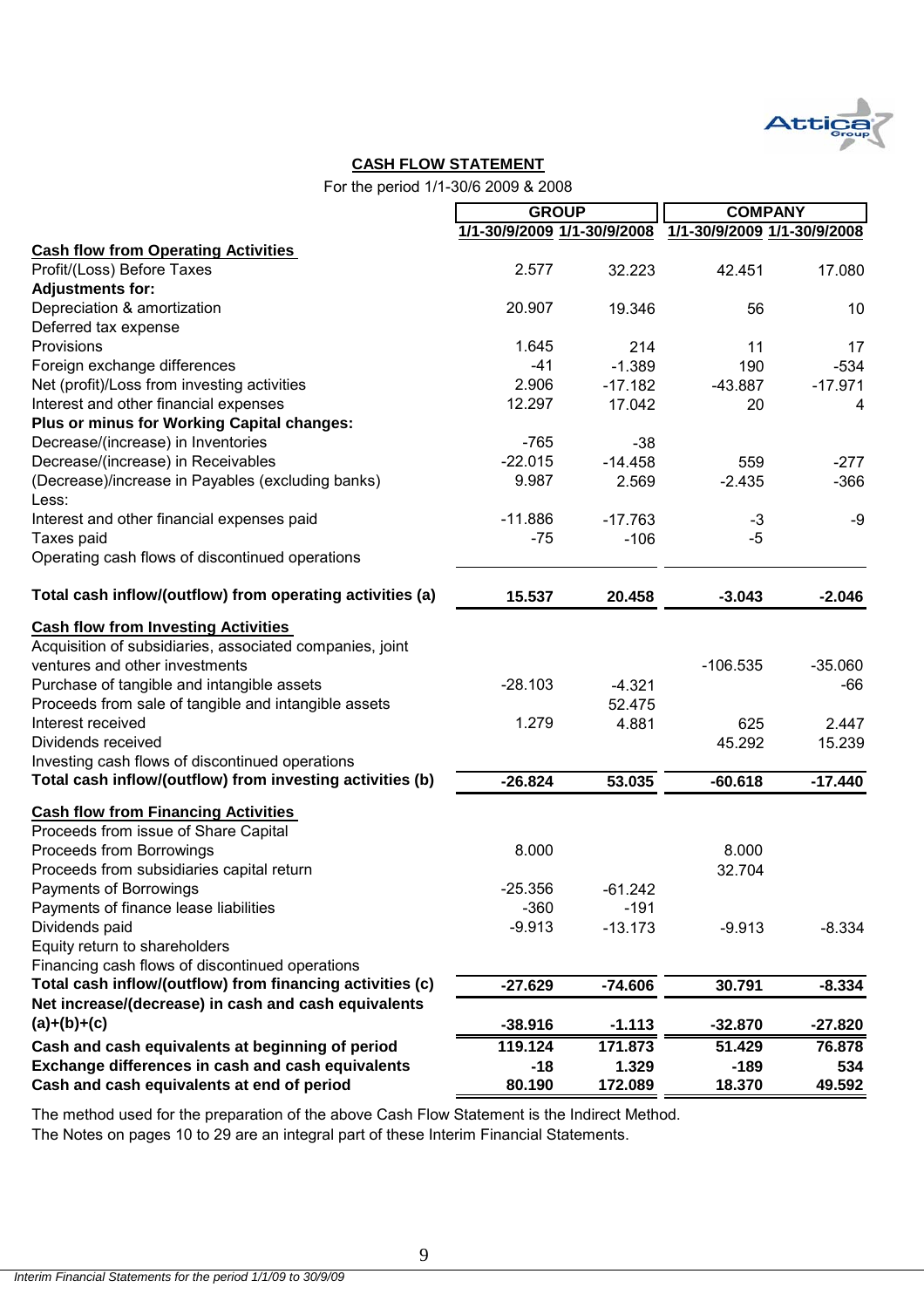

### **NOTES TO THE FINANCIAL STATEMENTS**

#### **1. General information**

ATTICA HOLDINGS S.A. ("ATTICA GROUP") is a Holding Company and as such does not have trading activities of its own. The Company, through its subsidiaries, mainly operates in passenger shipping and in travel agency services.

The headquarters of the Company are in Athens, Greece, 123-125, Syngrou Avenue & 3, Torva Street, 11745.

The number of employees, at period end, was 6 for the parent company and 1.396 for the Group, while at 30/9/2008 was 6 and 1.425 respectively.

Attica Holdings S.A. shares are listed in the Athens Stock Exchange under the ticker symbol **ATTICA** 

The corresponding ticker symbol for Bloomberg is ATTICA GA and for Reuters is EPA.AT.

The total number of common nominal shares outstanding as at 30 September 2009 was 141.613.700. Each share carries one voting right. The total market capitalization was  $∈$ 320.047 thousand approximately.

The financial statements of Attica Holdings S.A. are included, using the full consolidation method, in the consolidated financial statements of MARFIN INVESTMENT GROUP HOLDINGS S.A. which is registered in Greece and whose total participation in the company (directly & indirectly), was 87,5%.

The interim financial statements of the Company and the Group for the period ending at 30 September 2009 were approved by the Board of Directors on November 23, 2009.

*Due to rounding there may be minor differences in some amounts.* 

#### **2. Framework for the preparation of financial statements**

 The financial statements for the period 1/1-30/9/2009 have been prepared in accordance with the International Financial Reporting Standards (IFRS) which have been issued by the International Accounting Standards Board (IASB) and the interpretations which have been issued by the International Financial Reporting Interpretations Committee as adopted by the European Union. More specifically, for the preparation of the current period's Financial Statements the Group has applied IAS 34 "Interim Financial Reporting".

Furthermore, the consolidated financial statement have been prepared based on historic cost principal as amended for readjustment of land plots and buildings, financial assets available for sale and financial assets and liabilities (including financial derivatives) at fair value through profit and loss, going concern principle, and are in accordance with the International Financial Reporting Standards (IFRS) as issued by the International Accounting Standards Board (I.A.S.B.) as well as their interpretations, as issued by **International Financial Reporting Interpretations Committee** (**IFRIC**) of I.A.S.B.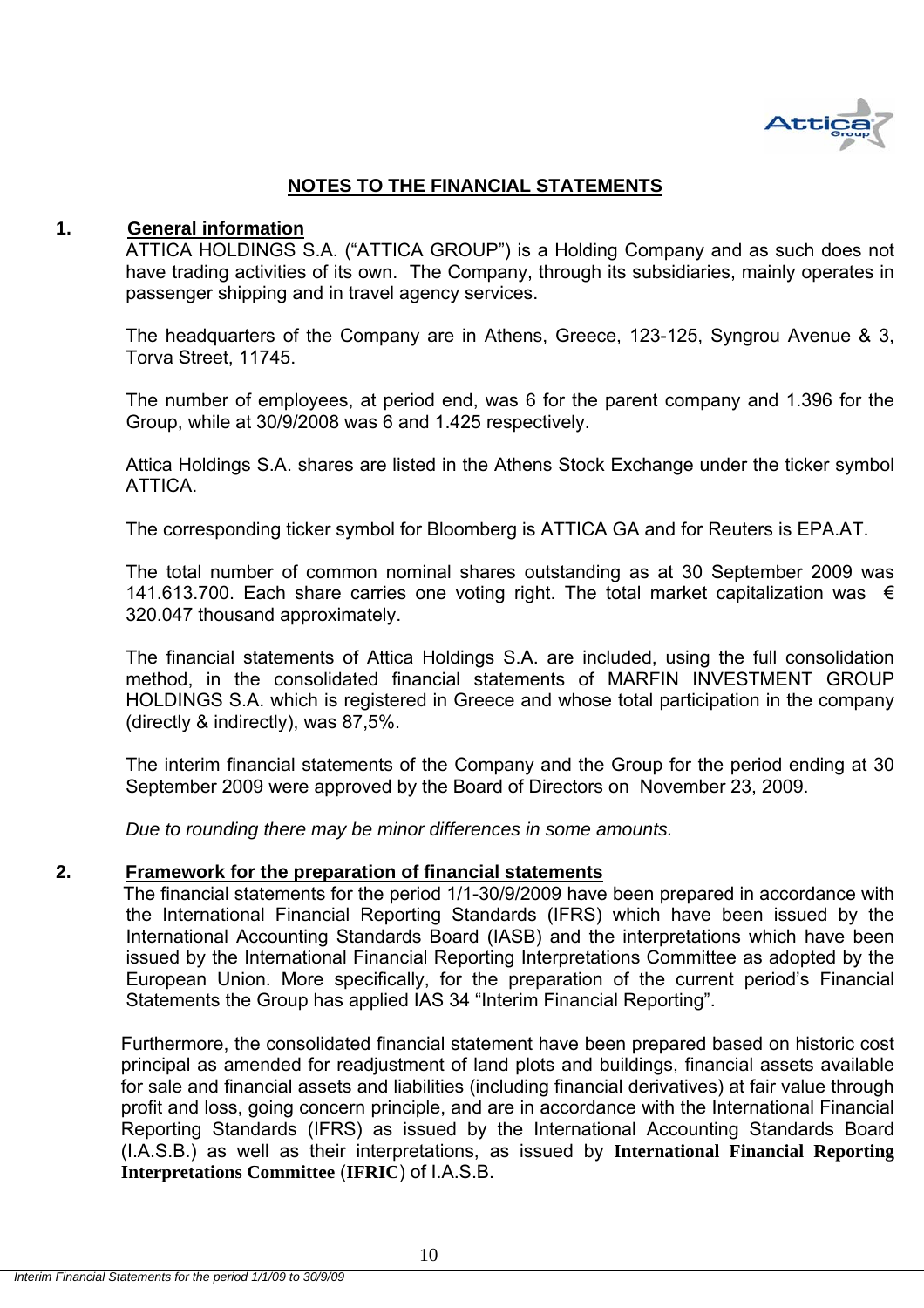

Condensed interim financial statements comprise limited scope of information as compared to that presented in the annual financial statements. Therefore, the attached interim financial statements shall be used in line with the annual financial statements as of 31<sup>st</sup> December 2008.

The preparation of financial statements in accordance with the International Financial Reporting Standards (IFRS) requires the use of accounting assumptions. Moreover, it requires the management estimates under the application of the Group accounting principle. The cases comprising higher degree of estimates, judgments and complexity or cases where assumptions and estimates are material to the consolidated financial statements are included in Note 2.2.

The accounting principles used by the Group for the preparation of the financial statements are the same as those used for the preparation of the financial statements for the fiscal year 2008 and have been consistently applied to all the periods presented as apart from the changes listed below.

#### 2.1. Changes in Accounting Principles

#### 2.1.1. Review of changes

The Group first adopted IFRS 8 «Operating Segments» (an entity shall apply IFRS 8 for annual periods beginning on or after

1 January 2009. Earlier application is encouraged). The Standard has been applied retrospectively, through the adjustments of the accounts and presentation of the items of 2008. Therefore, the comparative items of 2008, included in the financial statements, are different from those publicized in the financial statements for the year ended as at 31.12.2008. Moreover, within the period, the entity adopted IAS 1 «Presentation of financial statements».

Paragraph 2.1.2 analyses the significant changes to the above Standards. No other standards have been adopted within the current year. The effect arising from the first application of the standards on the current, prior and subsequent financial statements pertain to recognition, measurement and presentation and are further presented in Note 2.1.2.- 2.1.3. Note 2.1.4. briefly presents the Standards and Interpretation that the Group will adopt in subsequent periods.

#### 2.1.2. Changes in Accounting Principles (Amendments to 2009 opening publicized standards 2009)

The changes in the adapted accounting principles are analyzed as follows:

#### Adoption of **IFRS 8 «Operating Segments»**

The Group adopted IFRS 8 Operating Segments 8 that replaces IAS 14 "Segment Reporting"». Despite the fact that the adoption of the new standard has not affected the way in which the Group recognizes operating segments for the purpose of providing information, the results of each segment are presented based on the data set and used by the management for internal information purposes.

Te main changes are as follows: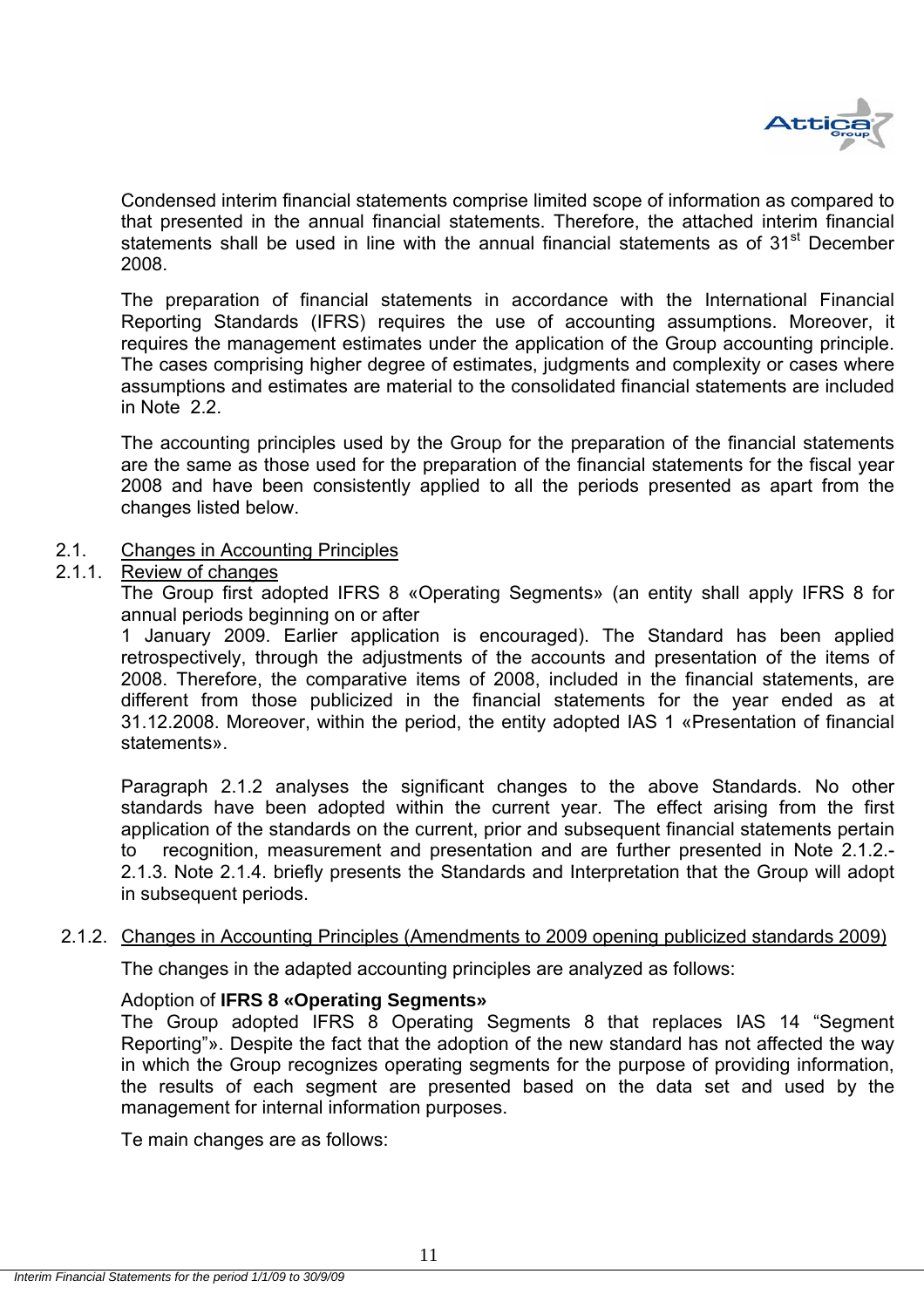

Each segment results are based on operating results of every individual information segment. The operating segments results do not comprise the financial costs and financial income, including results of investments in the companies' share capital and the results from taxes and discontinued operations.

Moreover, for the purposes of decision making pertaining to distribution of resources within geographical segments as well as for the purposes of measuring the segments efficiency, The Group Management does not take into account the costs concerning the end of service provisions to personnel, nor does it take into account the costs arising from the settlement of share based transactions. The geographical segments are further presented in Note 5.1.

#### **IAS 1: Presentation of Financial Statements**

Of the main revisions of this IAS is the requirement of separate presentation of changes in equity, in the statement of changes in equity, from transactions with the shareholders (i.e. dividends, share capital increase) and other kind of changes affecting equity (i.e. reserves movements). Additionally the revised IAS changes the terminology used as well as the presentation of the financial statements.

The new definitions of IAS 1 however do not change the recognition, valuation or notification rules for certain transactions or events required by the other IASs. Implementation of the revised IAS 1 is mandatory for annual periods beginning on or after 1 January 2009 while these requirements are applicable also in IAS 8 "Accounting Policies, Changes in Accounting Estimates and Errors". The changes caused from the amendment of IAS 1 are applies retrospectively (IAS 8.19 (b)) .

#### **Annual Improvements in 2008**

The IASB issued in 2008 its first omnibus of amendments to its standards, "Improvements to IFRSs 2008" .The majority of these amendments are effective for periods beginning on or after 1 January 2009. The Company expect that the amendments to IAS 23 Borrowing Costs will affect the Group Financial Statements. Several other IASs had minor amendments but again the management does not expect that there will be any material impact on the Company's financial statements.

#### 2.1.3. New standards ,modifications in existing standards and interpretations issued by the IASB but not effect are as follows.

The below mentioned accounting standards, amendments and revisions are effective from 2009 onwards but do not apply to the Company.

#### **IAS 23: Borrowing Costs**

Revised IAS 23 eliminates the existing option of immediate expensing of all borrowing costs relating to the acquisition, construction of qualifying assets to the income statement. A qualifying asset is an asset that necessarily takes a substantial period of time to be in the condition for its intended use or sale. Borrowing costs that are directly attributable to the acquisition or construction of a qualifying asset must be capitalized to the cost of the asset by the Company.

Revised IAS 23 does not require the capitalization of borrowing costs relating to assets accounted at their fair values and inventories that are constructed or produced regularly or in large quantities even if it takes a substantial period of time to get ready for their intended use or sale.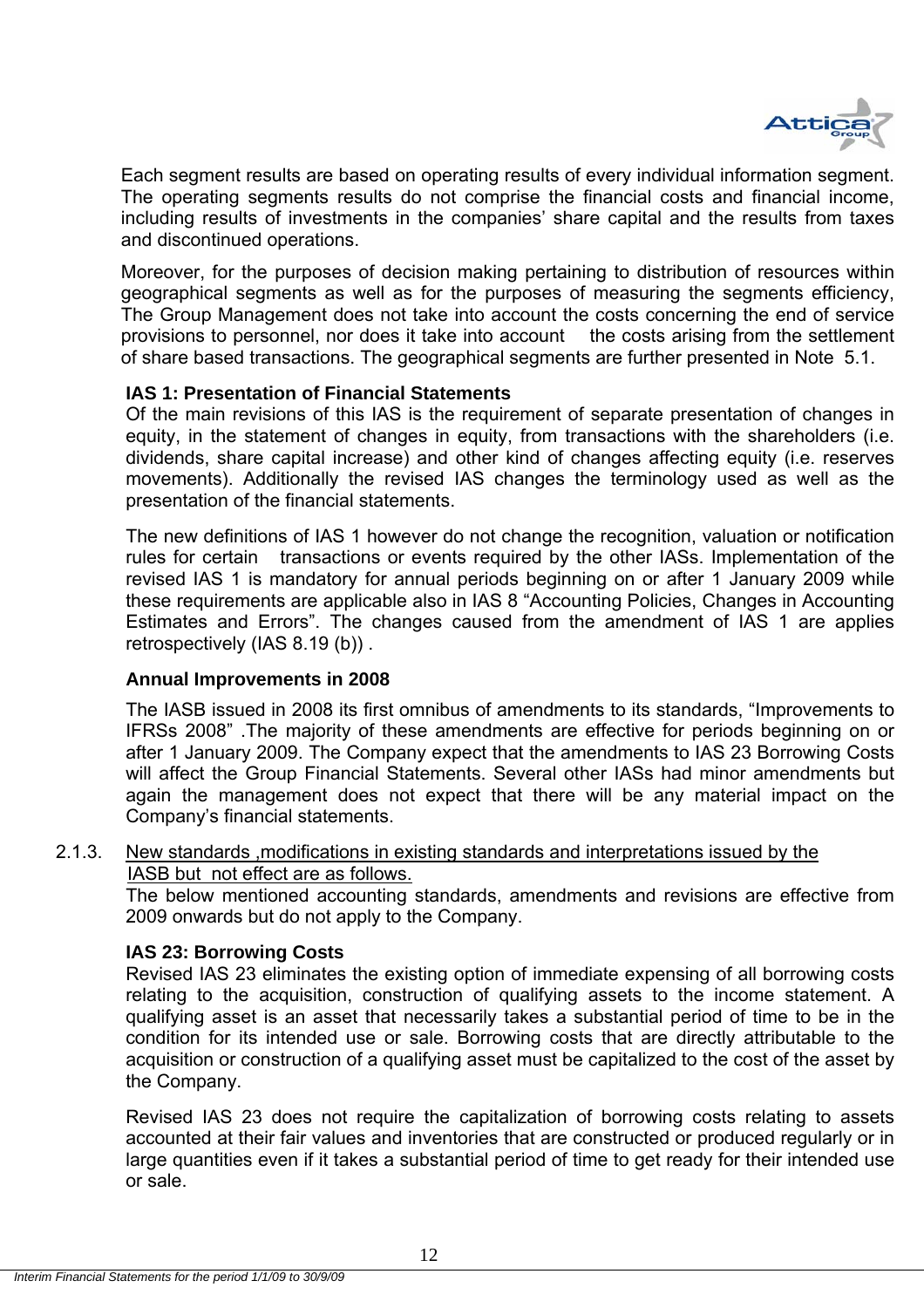

Revised IAS 23 applies for qualifying assets only and is effective for annual periods beginning on or after 1 January 2009. Earlier application is permitted. It is not expected to have a material impact on the Company.

#### **IFRIC 13: Customer Loyalty Programmes**

Customer loyalty programmes give incentives to the entity's clients to buy products or services from that entity. If a customer buys products or services, then the Company offers to the client award credits which the client can redeem in the future for products or services free of charge or at a reduced price.

These customer loyalty programmes may be run by the Company in house or assigned to a third party. IFRIC 13 applies to every award credits loyalty programmes a Company may offer to its customers as part of a transaction. IFRIC 13 is effective for financial years beginning on or after 1 July 2008 and it is mandatory. Retrospective application is mandatory as well while earlier application in encouraged when it is disclosed to the notes to the financial

**Statements** 

#### **IFRS 2: Share-based Payments**

IASB amended IFRS 2 regarding the vesting conditions of the accumulated retirement capital and its cancellation. None of the current share based benefit schemes is affected from these amendments. The management of the Company does not expect that the amended IFRS 2 will have any effect on the accounting

Policies of the Company's.

#### **IAS 32: Financial Instruments Presentation and IAS 1: Presentation of Financial Statements**

Amendments to puttable financial instruments

The amendment to IAS 32 requires certain puttable financial instruments and obligations arising on liquidation of an investment entity to be classified as part of equity if certain criteria are met.

The amendment to IAS 1 requires disclosure of certain information relating to puttable instruments classified as part of equity.

The Company does not expect these amendments to impact the financial statements for annual periods beginning on or after 1 January 2009. Earlier application of the Interpretation is encouraged as long as it is disclosed in the notes to the financial statements.

#### **IFRIC 15: Agreements for the Construction of Real Estate**

The purpose of IFRIC 15 is to provide guidance for the issues below:

- Whether an agreement for the construction of real estate is within the scope of IAS 11 or IAS 18.
- The time recognition of the revenue resulting from such construction.

This Interpretation applies to the accounting for revenue and associated expenses by entities that undertake the construction of real estate directly or through subcontractors.

The agreements that fall within the scope of IFRIC 15 are the agreements for the construction of real estate. In addition to the construction of real estate,

these agreements may also require the delivery of additional products or services.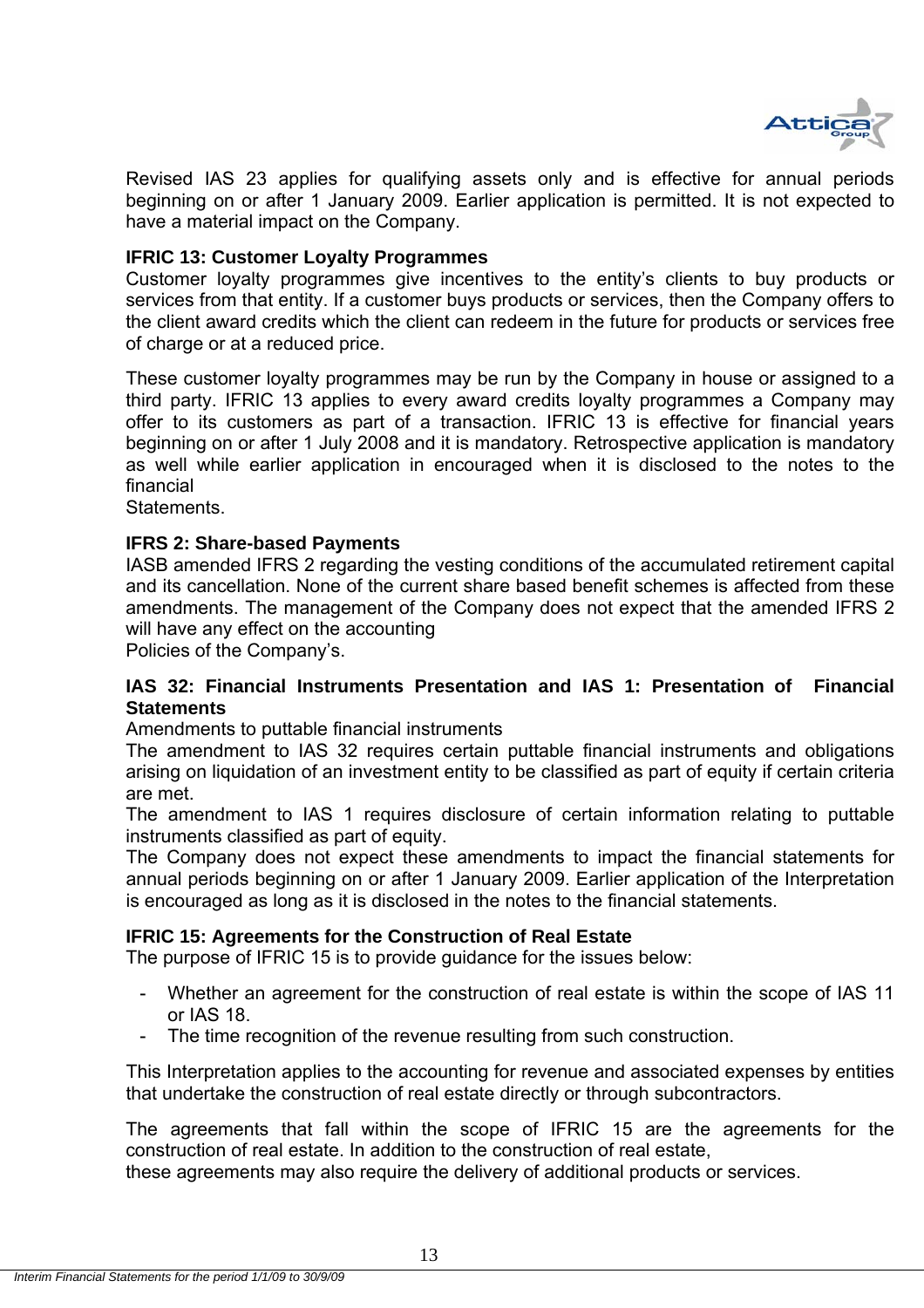

IFRIC 15 is effective for annual periods beginning on or after 1 January 2009. Earlier implementation is encouraged provided that it will be disclosed in the notes to the financial statements. Changes in accounting policies should be recognized according to IAS 8.

2.1.4. Standards, amendments and interpretations to already effective standards that are not effective yet and have not been adopted

The following new Standards and Revised Standards as well as the following interpretations to the effective standards have been publicized though are not mandatory for the current financial statements and have not been earlier adopted by the Group:

#### **IFRS 3 «Business Combinations»**

The effect of IFRS 3 «Business Combinations» pertains to:

- The choice made by the Company concerning non-controlling interests.

- The change to recognition concerning contingent liabilities. In compliance with the prior requirements of the standard, contingent liabilities were recognized on the acquisition date only in case there was compliance with the criteria such as reliable measurement and the possibility of realizing such a contingent liability.

In compliance with the revised Standard, under the acquisition of companies attention shall be paid to recognition of contingent liability at fair value. As the fair value of contingent liabilities at the acquisition date is determined, subsequent adjustments are made to goodwill only to the extent they relate to fair value at the acquisition date and occur within the measurement period (not exceeding one year from the acquisition date).

Under the previous requirements of the Standard, adjustments to contingent liabilities were made to the goodwill. Where the business combination is effected by a pre-existing relationship between the Group and the acquired company, it is required to recognize gain or loss, at fair value of these non-contractual relationships. - The costs related to the acquisition shall be accounted for regardless of the business combination and thus burden the results in the period incurred. The previous accounting treatment for these costs was to recognise them as part of acquisition cost.

The revised IFRS 3 also requires additional disclosure pertaining to business combinations.

The results of subsequent periods are likely to be affected by the impairment of goodwill and potential changes due to recognition of contingent liabilities.

The revised standard will affect the accounting for business combinations in future periods but the effect will be assessed when these combinations are realised.

#### **IAS 27 Consolidated Financial Statements and Accounting for Investment in Subsidiaries**

The revised Standard brings about a change in accounting principles pertaining to increase or decrease in investments in subsidiaries. In the prior periods, taken the absence of specific requirements of the Standards, increases in investments in subsidiaries followed the same accounting treatment as at the acquisition of subsidiaries with goodwill recognition where appropriate. The effect of the reduction of an investment in a subsidiary not leading to a loss of control was recognized in the results of the period when incurred.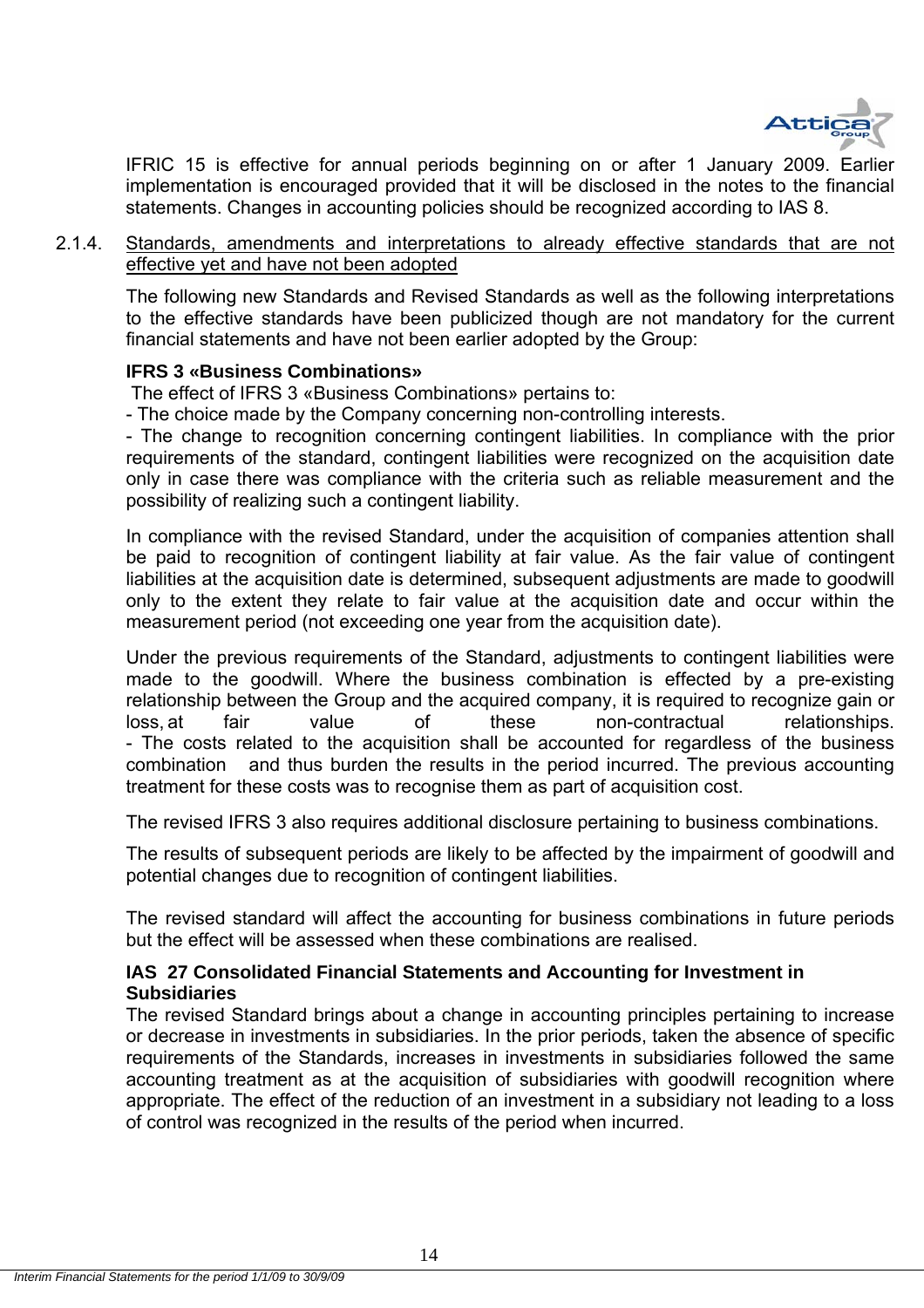

In accordance with the revised IAS 27, all increases and decreases in investments in subsidiaries are recognized directly in equity with no effect on the goodwill and the results of the period.

In case of loss of control of a subsidiary as a result of a transaction, the revised standard requires the Group to proceed to derecognition of all assets, liabilities and non-controlling interest at their current value.

Any interest remaining in the former subsidiary of the Group is recognized at fair value at the date when control is lost. Κέρδος ή Profit or Loss from a loss of control is recognized in results for the period as the difference between the proceeds, if any, and adjustments.

The revised standard will affect the accounting treatment for business combinations in future periods, and this effect will be assessed when these combinations are realised.

#### **IAS 28 Investments in Associates**

Due to revision of IAS 27 (see above) there have been made amendments to IAS 28, pertaining to loss of control in subsidiary and measurement at fair value of a subsidiary held by the Group that was a former subsidiary.

#### **IAS 39: Financial Instruments - Recognition and Measurement**

#### **Amendment to IAS 39 for financial instruments that meet the hedge accounting requirements**

Amendment to IAS 39 clarifies issues in hedge accounting and more particularly the inflation and the one-sided risk of a hedged financial instrument.

Amendments to IAS 39 are applied by entities for annual accounting periods commencing on or after 1 July 2009.

#### **IFRIC 16: Hedges of a Net Investment in a foreign operation**

Investments in activities abroad may be held directly by the parent Company or indirectly through a subsidiary. IFRIC 16 aims at providing guidance regarding the nature of the risks hedged, the amount of the hedged item (net investment) for which there is a hedging relationship, and which balances should be reclassified from equity to the income statement as reclassification amendments, with the disposal of the foreign investment activity.

IFRIC 16 applies to an entity that hedges the foreign currency risk arising from its net investments in foreign operations and wishes to qualify for hedge accounting in accordance with IAS 39. The Interpretation applies only to hedging of net investments in foreign operations and does not apply to other types of hedge accounting such as hedging of fair values or cash flows.

 IFRIC 16 is effective for annual periods beginning on or after 1 October 2009. Earlier application is encouraged provided that it will be disclosed in the notes to the financial statements.

#### **IFRIC 17: Distributions of Non-cash Assets to Owners**

When an entity announces the distribution of dividends and has the obligation to distribute a part of its assets to its owners, it should recognize a liability for those dividends payable.

The purpose of IFRIC 17 is to provide guidance when a Company should recognize dividends payable, how to calculate them and how should recognize the difference between the dividend paid and the carrying amount of

the net assets distributed when the dividends payable are paid by the entity.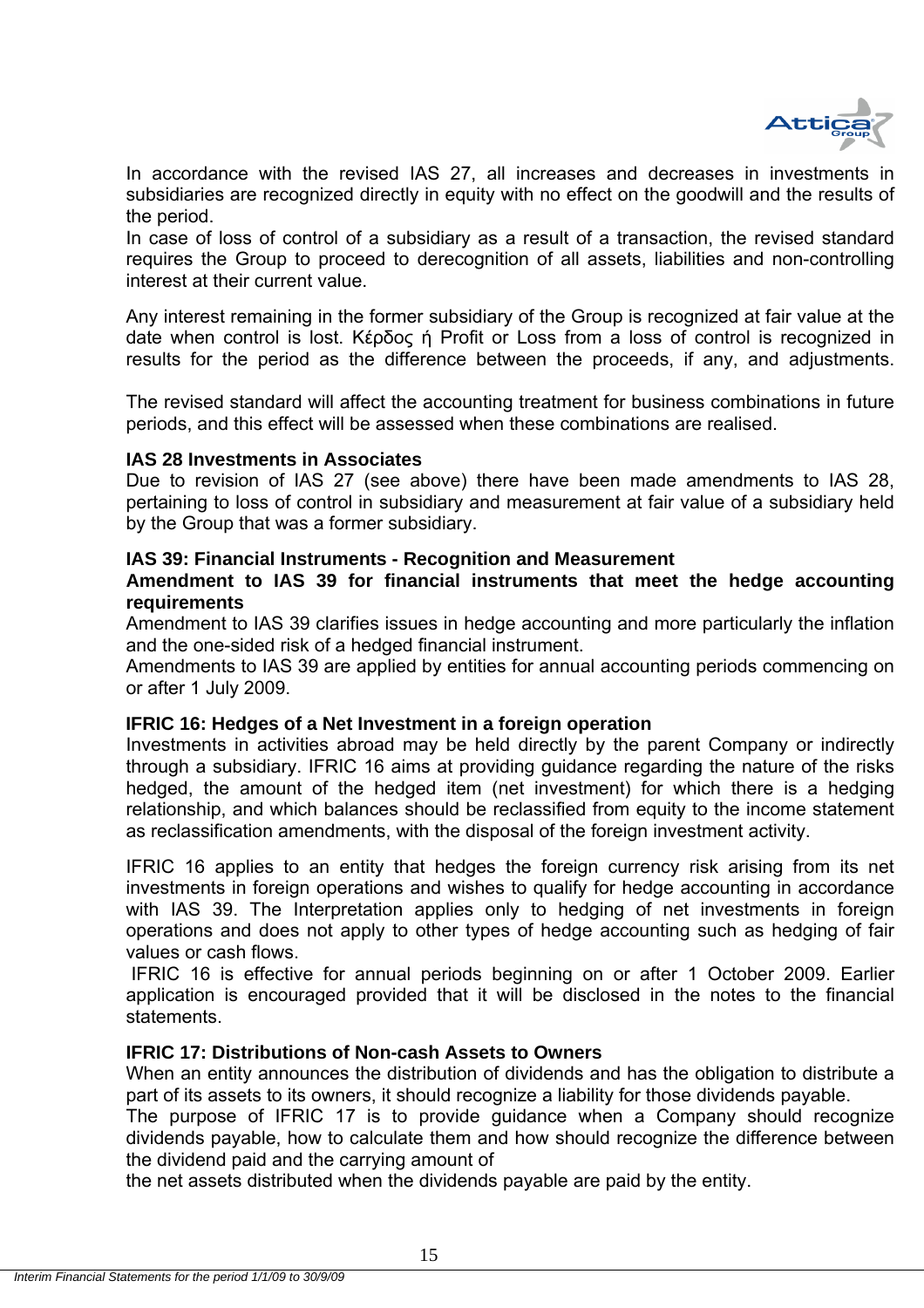

IFRIC 17 is effective prospectively for annual periods starting on or after 1 July 2009. Earlier application is allowed provided that it will be disclosed in the notes to the financial statements and at the same time applies IFRS 3 (revised 2008), IFRS 27(revised May 2008) and IFRS 5 (revised). Retrospective application is not allowed.

#### **IFRIC 18: Transfers of Assets from Customers**

IFRIC 18 mainly applies to entities that provide services of general interest. The purpose of IFRIC 18 clarifies the requirements of the IFRSs regarding the agreements where a tangible asset (land, buildings, equipment) is given by a customer to the entity. The entity must either connect the customer to the network or the customer will acquire continuous access to the supply of products or services (i.e. supply of water or electricity).

In some cases, the entity receives cash from a customer which must be used only to acquire or construct the item of property, plant and equipment in order to connect the customer to a network or provide the customer with ongoing access to a supply of goods or services (or to provide both).

IFRIC clarifies the circumstances in which the definition of an asset is met, the recognition of the asset and the measurement of its cost on initial recognition, the identification of the separately identifiable services (one or more services in exchange for the transferred asset) and the accounting for transfers of cash from customers.

IFRIC 18 is effective for annual periods starting on or after 1 July 2009.

The Group does not intend to proceed to earlier application of the Standards or Interpretations.

Based on the current Group structure and accounting principles followed, the Management does not expect significant effects on the financial statements arising from the application of the above standards and interpretations when they become effective.

Financial Statements have been prepared ,in all material respects , in accordance with International Financial Reporting Standards(IFRS),including International Accounting Standards and disclosures approved by the Disclosures Committee of the IASC as those are adopted by the eu , as well as International Financial Accounting Standards published by the International Accounting Standards Board (IASB) and especially IAS 34 ΄΄Interim Financial Statements''.

Accounting estimations are required to be used for the preparation of the financial statements in accordance with the International Financial Reporting Standards (IFRS).

The Group has prepared the financial statements in compliance with the historical cost principle, the going concern principle, the accrual basis principle, the consistency principle, the materiality principle and the accrual basis of accounting.

The Management of the Group considers that the financial statements present fairly the company's financial position, financial performance and cash flows.

In preparing its financial statements, the Group has chosen to apply accounting policies which secure that the financial statements comply with all the requirements of each applicable Standard or Interpretation. The above estimates are based οn the knowledge and the information available to the Management of the Group until the date of approval of the financial statements for the period ended June 31, 2009.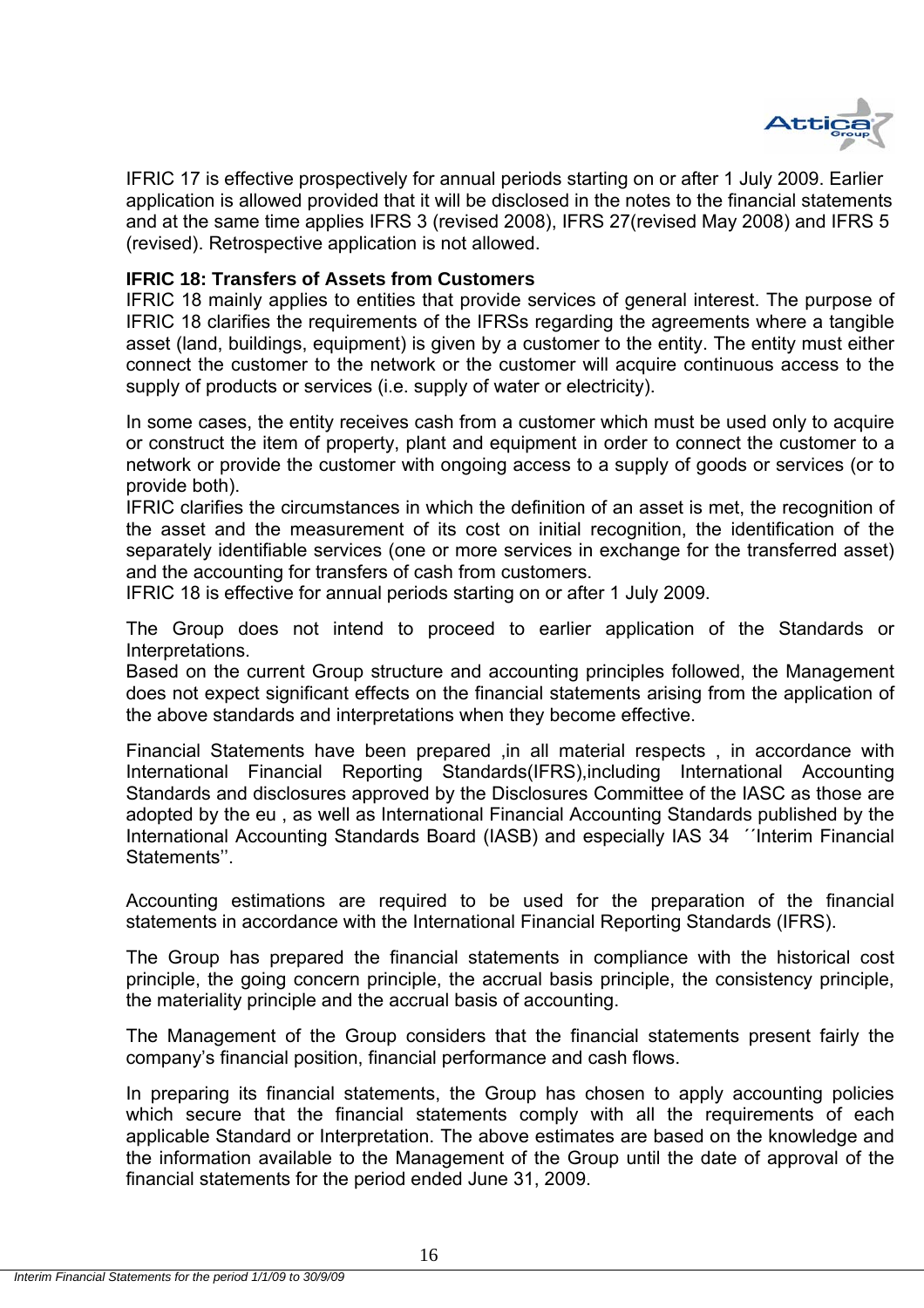

2.2. Major accounting judgements and main sources of uncertainty for accounting estimations The Management must make judgements and estimates regarding the value of assets and liabilities which are uncertain. Estimates and associated assumptions are based mainly on past experience. Actual results may differ from these estimates. Estimates and associated assumptions are continually reviewed.

The accounting judgements that the Management has made in implementing the Company's accounting policies and which have the greatest impact on Company financial statements are:

Management examines whether there is an indication of impairment on the value of investments in subsidiaries, and if so, assesses the extent pursuant to the Company's accounting policy on this subject. The recoverable amount of the examined cash generating unit is determined on the basis of value in use and is based on estimates and underlying assumptions.

In addition, on an annual basis the Management examines, on the basis of assumptions and estimates the following items:

- useful lives and recoverable vessels' values

- the amount of provisions for staff retirement compensation, for disputes in litigation and for labour law disputes.

On the financial statements preparation date, the sources of uncertainty for the Company, which may have impact on the stated assets and liabilities values, concern:

- Unaudited years of the Company, insofar as it is possible that the future audits will result in additional taxes and charges being imposed that cannot be estimated at the time with reasonable accurancy.

 - Estimates on the recoverability of contingent losses from pending court cases and doubtful debts.

The above estimates are based οn the knowledge and the information available to the Management of the Group until the date of approval of the financial statements for the period ended September 30, 2009.

#### **3. Consolidation**

The following directly subsidiaries are being consolidated using the full consolidation method.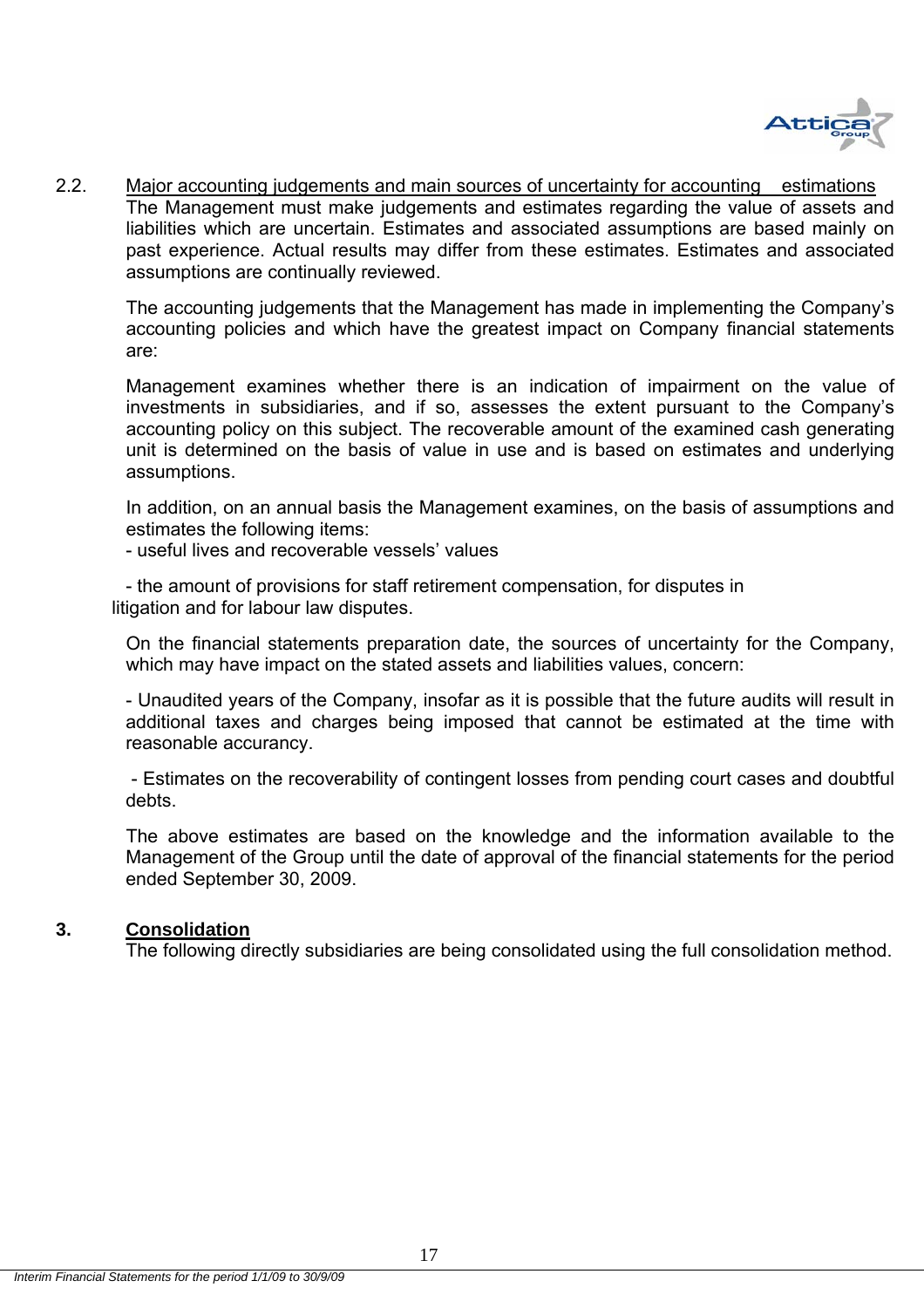

**30/09/2009**

|                                                             |                    |                         | งบ/บ <i>ง</i> /∠บบ <i>ง</i> |                                  |                                       |                                           |  |
|-------------------------------------------------------------|--------------------|-------------------------|-----------------------------|----------------------------------|---------------------------------------|-------------------------------------------|--|
| <b>Subsidiary</b>                                           | Carrying<br>amount | $%$ of<br>participation | Country                     | <b>Nature of</b><br>Relationship | <b>Consolidation</b><br><b>Method</b> | <b>Unaudited</b><br><b>Fiscal Years**</b> |  |
| SUPERFAST ONE INC.                                          | 18.634             | 100%                    | Liberia                     | <b>Direct</b>                    | Full                                  | 2008-2009                                 |  |
| SUPERFAST TWO INC.                                          | 32.030             | 100%                    | Liberia                     | <b>Direct</b>                    | Full                                  | 2008-2009                                 |  |
| SUPERFAST FERRIES S.A.                                      | 1                  | 100%                    | Liberia                     | <b>Direct</b>                    | Full                                  | 2007 - 2009                               |  |
| SUPERFAST PENTE INC.                                        | 32.352             | 100%                    | Liberia                     | Direct                           | Full                                  | 2007 - 2009                               |  |
| SUPERFAST EXI INC.                                          | 31.694             | 100%                    | Liberia                     | Direct                           | Full                                  | 2007 - 2009                               |  |
| SUPERFAST ENDEKA INC.                                       | 34.878             | 100%                    | Liberia                     | <b>Direct</b>                    | Full                                  | 2007 - 2009                               |  |
| SUPERFAST DODEKA INC.*                                      | 5.820              | 100%                    | Liberia                     | <b>Direct</b>                    | Full                                  | 2007 - 2009                               |  |
| ATTICA FERRIES M.C.                                         | 48.005             | 100%                    | Greece                      | <b>Direct</b>                    | Full                                  | 2009                                      |  |
| BLUE STAR M.C.                                              | 13.305             | 100%                    | Greece                      | <b>Direct</b>                    | Full                                  | 2009                                      |  |
| BLUE STAR FERRIES M.C.                                      | 13.255             | 100%                    | Greece                      | <b>Direct</b>                    | Full                                  | 2009                                      |  |
| BLUE STAR FERRIES MARITIME S.A.                             | 316.028            | 100%                    | Greece                      | <b>Direct</b>                    | Full                                  | 2008-2009                                 |  |
| ATTICA PREMIUM S.A.                                         | 1.930              | 100%                    | Greece                      | <b>Direct</b>                    | Full                                  | 2006-2009                                 |  |
| SUPERFAST DODEKA (HELLAS) INC. & CO<br><b>JOINT VENTURE</b> |                    | 100%                    | Greece                      | Under common<br>management       | Full                                  | 2007 - 2009                               |  |
| ATTICA FERRIES M.C. & CO JOINT<br><b>VENTURE</b>            |                    | 100%                    | Greece                      | Under common<br>management       | Full                                  | 2009                                      |  |
| BLUE STAR FERRIES JOINT VENTURE                             |                    | 100%                    | Greece                      | Under common<br>management       | Full                                  | 2008-2009                                 |  |
| BLUE STAR FERRIES S.A.                                      | 3.614              | 100%                    | Liberia                     | <b>Direct</b>                    | Full                                  | 2009                                      |  |
| <b>WATERFRONT NAVIGATION COMPANY *</b>                      | 1                  | 100%                    | Liberia                     | <b>Direct</b>                    | Full                                  |                                           |  |
| THELMO MARINE S.A. *                                        | 77                 | 100%                    | Liberia                     | <b>Direct</b>                    | Full                                  |                                           |  |
| <b>BLUE ISLAND SHIPPING INC. *</b>                          | 29                 | 100%                    | Panama                      | Direct                           | Full                                  |                                           |  |
| STRINTZIS LINES SHIPPING LTD. *                             | 22                 | 100%                    | Cyprus                      | <b>Direct</b>                    | Full                                  | 2006-2009                                 |  |
| SUPERFAST EPTA MC.*                                         | 50                 | 100%                    | Greece                      | <b>Direct</b>                    | Full                                  | 2007-2009                                 |  |
| SUPERFAST OKTO MC.*                                         | 33                 | 100%                    | Greece                      | <b>Direct</b>                    | Full                                  | 2007 - 2009                               |  |
| SUPERFAST ENNEA MC.*                                        | 4.767              | 100%                    | Greece                      | <b>Direct</b>                    | Full                                  | 2007 - 2009                               |  |
| SUPERFAST DEKA MC.*                                         | 3.169              | 100%                    | Greece                      | <b>Direct</b>                    | Full                                  | 2007 - 2009                               |  |
| NORDIA MC.*                                                 | 14                 | 100%                    | Greece                      | Direct                           | Full                                  | 2007 - 2009                               |  |
| <b>MARIN MC.*</b>                                           | 2.324              | 100%                    | Greece                      | <b>Direct</b>                    | Full                                  | 2007 - 2009                               |  |
| ATTICA CHALLENGE LTD*                                       | 6.286              | 100%                    | Malta                       | Direct                           | Full                                  |                                           |  |
| ATTICA SHIELD LTD*                                          | 6.214              | 100%                    | Malta                       | <b>Direct</b>                    | Full                                  |                                           |  |

 investments in subsidiaries. \* Inactive companies, for which the Management of the Company considers that there is no indication of impairment for its

\*\* For the subsidiaries registered outside the European Union, which do not have an establishment in Greece, there is no obligation for taxation audit.

For all the companies of the Group, there are no changes of the method of consolidation.

The 100% subsidiaries ATTICA FERRIES M.C. and ATTICA FERRIES M.C. & CO JOINT VENTURE are consolidating for the first time the first quarter of 2009 while the 100% subsidiaries BLUE STAR M.C. and BLUE STAR FERRIES M.C. are consolidating for the first time the second quarter of 2009. The 100% subsidiaries SUPERFAST ONE INC and SUPERFAST TWO INC are consolidated for the first time the third quarter of 2008.

There are not companies which have not been consolidated in the present period while they have been consolidated either in the previous period or in the same period of the fiscal year 2008. The exception to the above are the companies Superfast Ferries Maritime S.A. and Blue Star Maritime S.A., which were merged through the absorption by the parent company.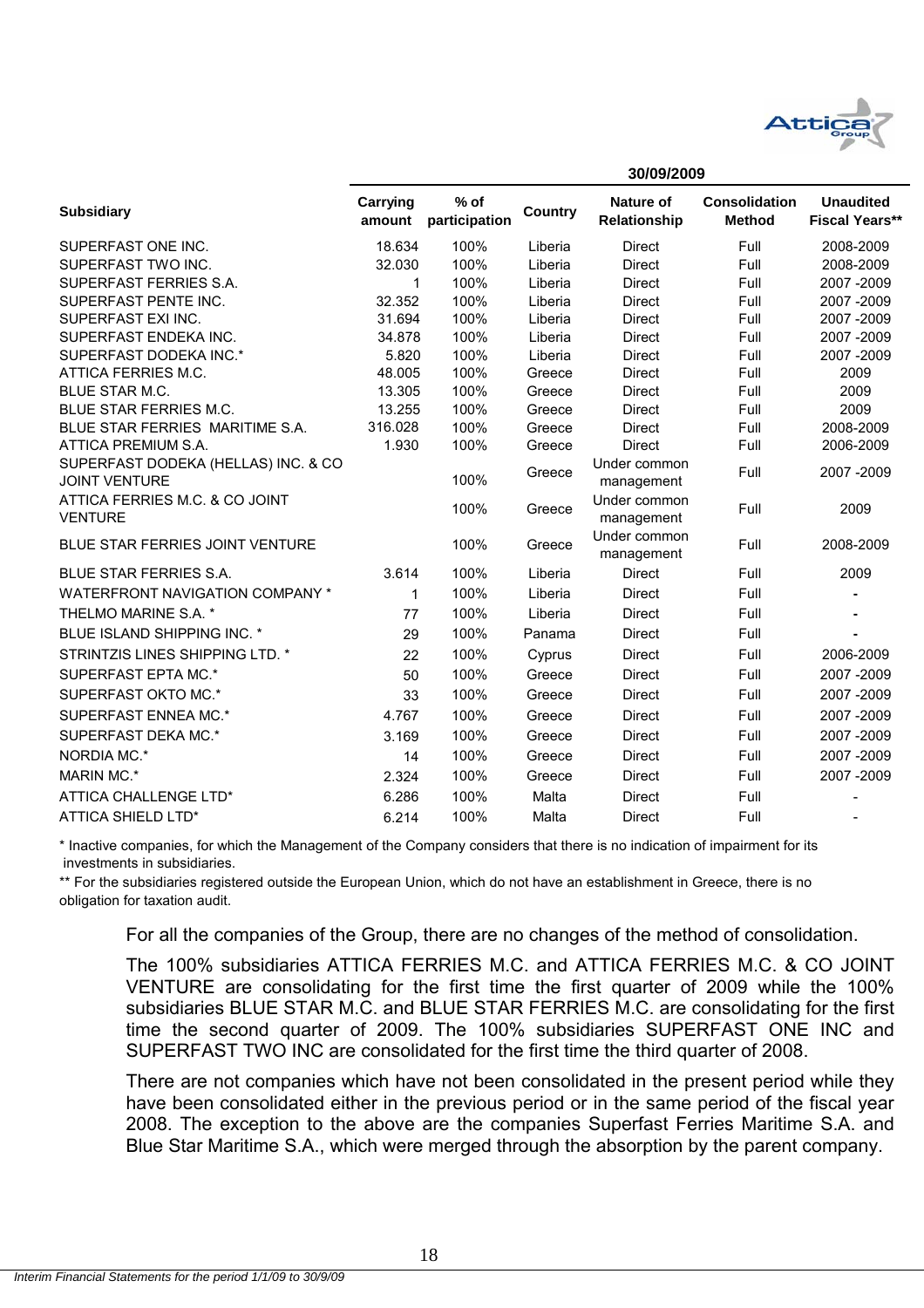

There are no companies of the Group which have not been consolidated in the consolidated financial statements.

# **4 Related Party disclosures**<br>4.1 **Intercompany transactions b**

Intercompany transactions between ATTICA HOLDINGS S.A. and other companies of Attica **Group** 

For the period 1/1-30/9/2009, the capital transactions of the parent company with the subsidiary companies of the Group refer to the intercompany transactions, of total value  $\epsilon$  1 thousand, between the parent company and its subsidiaries relate to services (i.e. issuance of airline tickets) provided by the 100% subsidiary Attica Premium S.A.

The company received as dividend of fiscal year 2008:

- the amount of € 11.535 thousand from its 100% subsidiary Superfast Dodeca Inc,
- the amount of  $\epsilon$  5.337 thousand from its 100% subsidiary Nordia MC,
- the amount of € 18.784 thousand from its 100% subsidiary Blue Star Ferries Maritime S.A,
- the amount of  $€ 1.511$  thousand from its 100% subsidiary Attica Challenge Ltd,
- the amount of €4.400 thousand from its 100% subsidiary Superfast Endeka Inc,
- the amount of € 3.064 thousand from its 100% subsidiary Superfast Deka MC.,
- the amount of € 661 thousand from its 100% subsidiary Attica Shield Ltd.

The 100% subsidiaries Nordia MC, Marin MC, Superfast Deka MC and Superfast Dodeca INC, have decided to return part of its share capital to its parent company ATTICA HOLDINGS S.A. due to sale of their assets. The capital return amounts € 32.704 thousand.

The Company has an obligation of  $\epsilon$  29.405 thousand to all the entities of BLUE STAR GROUP.

The intercompany balances as at 30/9/2009 between the Group's companies arising from its corporate structure ( see § 4.1. of the financial statements at 31/12/2008) are the following:

- a) Between the shipowning companies of the Group stood at  $\epsilon$  142.925 thousand.
- b) Sales and balances of Attica Premium S.A. arising from its transactions with the Group's maritime entities stood at  $\epsilon$  3.617 thousand and  $\epsilon$  10.585 thousand respectively.
- c) Between Attica Ferries MC & Co Joint Venture and the shipowning companies of the Group stood at  $\epsilon$  77.775 thousand.

The transactions between Attica Premium S.A. and the other companies of Attica Group have been priced with market terms.

The above amounts are written-off in the consolidated accounts of ATTICA GROUP.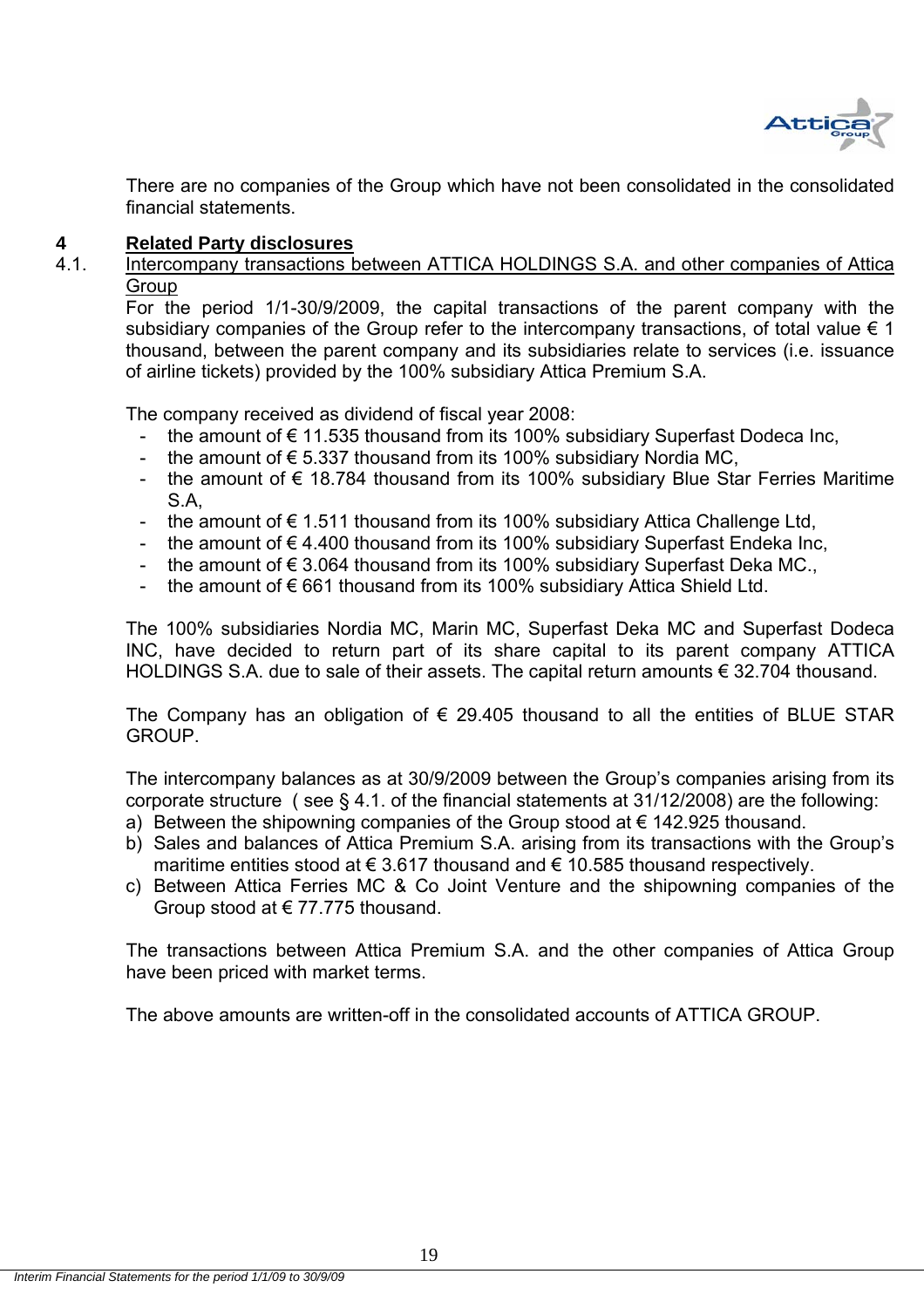

#### 4.1.1. Intercompany transactions between ATTICA HOLDINGS S.A. and the companies of MARFII INVESTMENT Group

| <b>COMPANIES</b>                  | Sales | <b>Purchases</b> | Receivables Payables<br>from | to  |
|-----------------------------------|-------|------------------|------------------------------|-----|
| <b>GEFSIPLOIA S.A.</b>            | 6.046 | 38               | 810                          |     |
| VIVARTIA S.A.                     | 69    |                  |                              |     |
| S. NENDOS S.A.                    |       | 15               |                              |     |
| <b>HELLENIC CATERING S.A.</b>     | 64    | 85               |                              | 40  |
| HELLENIC FOOD SERVICE PATRON S.A. |       | 558              |                              | 320 |
| SINGULAR LOGIC INTERGRATOR S.A.   |       | 124              |                              | 95  |
|                                   | 6.179 | 820              | 810                          | 462 |

#### 4.1.2. Intercompany transactions between ATTICA HOLDINGS S.A. and MARFIN POPULAR BANK

|                           | Group      | Company    |  |  |
|---------------------------|------------|------------|--|--|
|                           | 30/09/2009 | 30/09/2009 |  |  |
| Cash and cash equivalents | 21.585     | 10.034     |  |  |
| <b>Borrowings</b>         | 8.635      | 8.000      |  |  |
| Financial income          | 1.061      | 401        |  |  |
| <b>Financial expenses</b> | 64         |            |  |  |

#### 4.2. Guarantees

 The parent company has guaranteed to lending banks the repayment of loans of the Group's vessels amounting € 405.953 thousand.

#### 4.3. Board of Directors and Executive Directors' Fees

#### **Key management compensation**

|                                     | Amounts in $\epsilon$ |            |  |  |
|-------------------------------------|-----------------------|------------|--|--|
|                                     | 30/09/2009            | 30/09/2008 |  |  |
| Salaries & other employees benefits | 2.096                 | 2.290      |  |  |
| Social security costs               | 96                    | 96         |  |  |
| B.O.D. Remuneration                 |                       | 401        |  |  |
| <b>Termination benefits</b>         |                       |            |  |  |
| Other long-term benefits            |                       |            |  |  |
| Share-based payments                |                       |            |  |  |
| Total                               | 2.192                 | 2.787      |  |  |
|                                     | 30/09/2009            | 30/09/2008 |  |  |
| Number of key management personnel  | 13                    | 14         |  |  |

Key management personnel are those persons having authority and responsibility for planning, directing and controlling the activities of the entity, directly or indirectly, including any director (whether executive or otherwise) of that entity.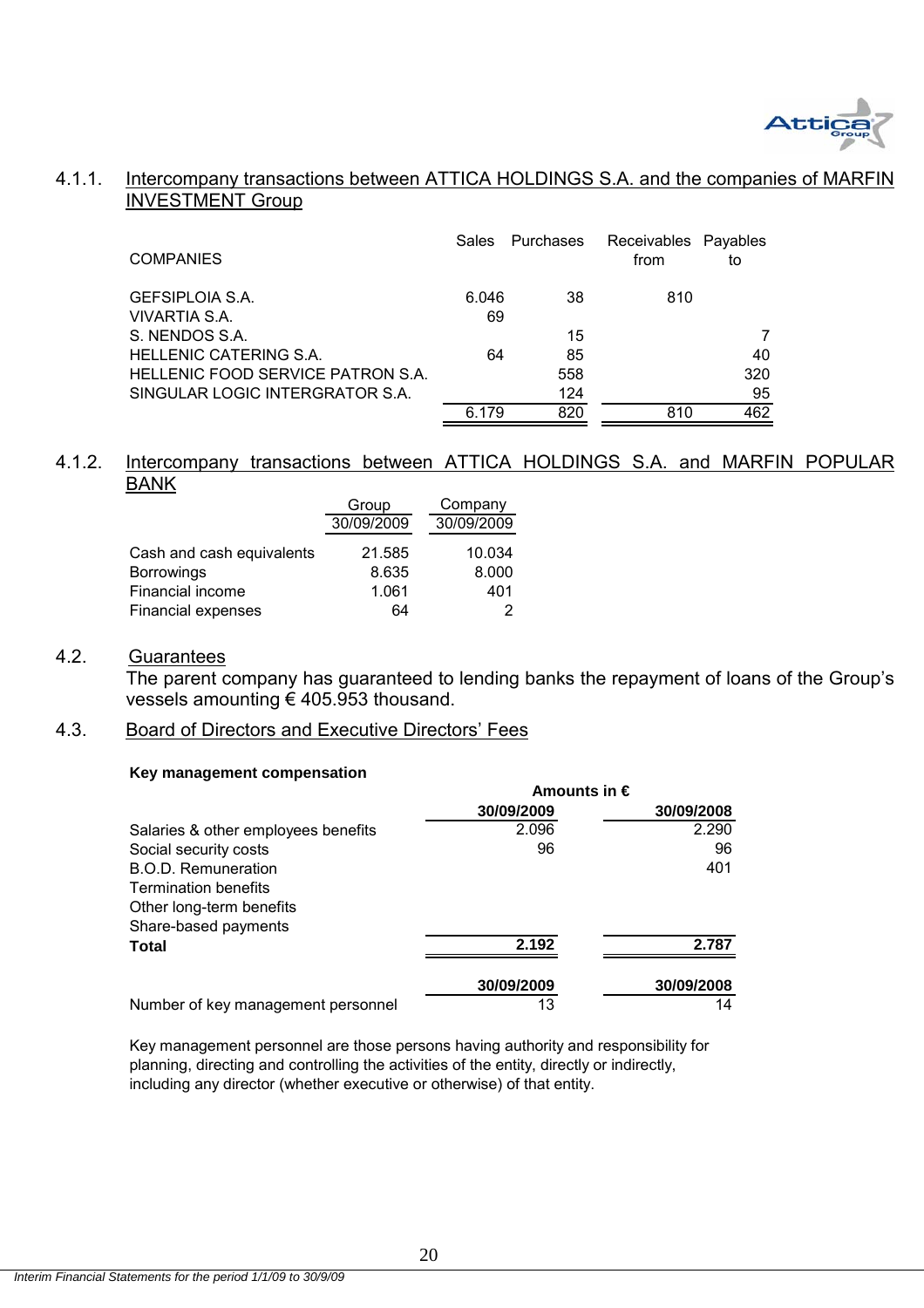

### **5. General information for the Financial Statements (period 1-1 to 30-09-2009)**

The figures of the period  $1/1 - 30/9/2009$  are not fully comparable with the corresponding figures of continuing operations of the previous year because:

- a) the vessel Blue Star 1 operated in North Sea during the whole course of the first half of 2008, while in the present period is deployed in the Greek Market.
- b) as of 12th March, 2009, Superfast XII, which is rerouted from the Greece-Italy routes, commenced trading between Piraeus and Herakleion, Crete.
- c) the vessel Superfast I has been deployed in the present period. The above vessel has not been owned by the Group the previous year.
- d) The sold RoRo vessels below, are not deployed in the course of the nine months of 2009, while within the fiscal year 2008 have been deployed in the first half as follows: RoRo Marin 1/1-7/2/2008 RoRo Nordia 1/1-31/3/2008 RoRo Challenge until February 2008 RoRo Shield until February 2008

### 5.1. Revenue Analysis and Geographical Segments Report

The Group has decided to provide information based on the geographical segmentation of its operations.

The Group operates in the Greek Domestic Routes and in Adriatic Sea The Group's vessels provide transportation services to passengers, private vehicles and freight.

#### **Seasonality**

The Company's sales are highly seasonal. The highest traffic for passengers and vehicles is observed during the months July, August and September while the lowest traffic for passengers and vehicles is observed between November and February. On the other hand, freight sales are not affected significantly by seasonality.

The Company, as a holding company, does not have any sales activity and for this reason there is no revenue analysis by geographical segment.

The consolidated results and other information per segment for the period 1/01 – 30/09 2009 are as follows: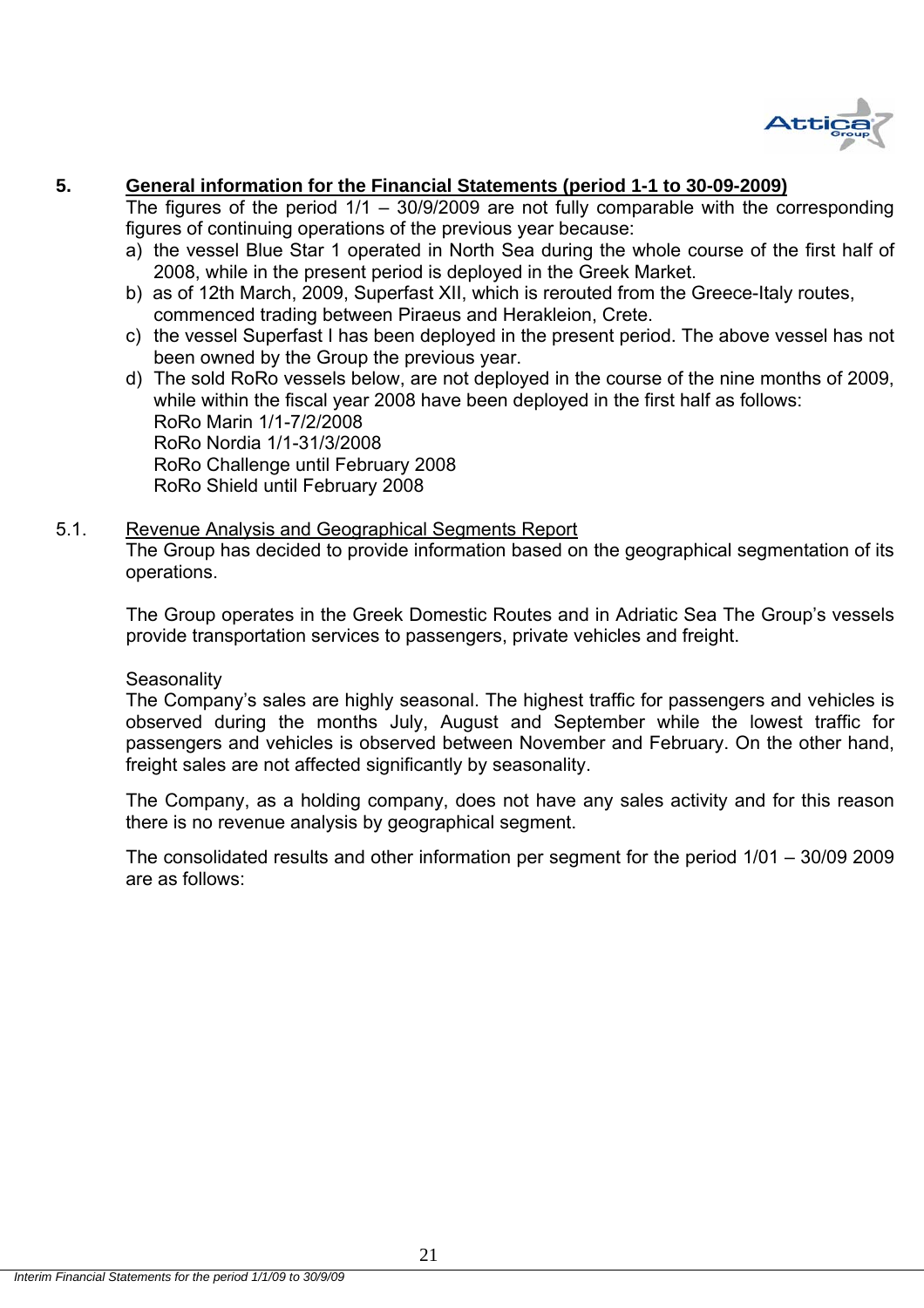

|                                                         | <b>GROUP</b>       |                     |          |            |  |
|---------------------------------------------------------|--------------------|---------------------|----------|------------|--|
|                                                         |                    | 1/1-30/09/2009      |          |            |  |
| <b>Geographical Segment</b>                             | Domestic<br>Routes | <b>Adriatic Sea</b> | Other    | Total      |  |
| Fares                                                   | 123.892            | 96.471              |          | 220.363    |  |
| On-board Sales                                          | 10.482             | 14.938              |          | 25.420     |  |
| <b>Travel Agency Services (Intersector Sales)</b>       |                    |                     | 4.100    | 4.100      |  |
| <b>Intersector Sales Write-offs</b>                     |                    |                     | $-3.617$ | $-3.617$   |  |
| <b>Total Revenue</b>                                    | 134.374            | 111.409             | 483      | 246.266    |  |
| <b>Operating Expenses</b>                               | $-88.907$          | $-94.084$           | $-2.008$ | $-184.999$ |  |
| Management & Distribution Expenses                      | $-24.210$          | $-19.238$           | $-3.806$ | $-47.254$  |  |
| Intersector Expenses Write-offs                         |                    |                     | 3.617    | 3.617      |  |
| Other revenue / expenses                                | 508                | 52                  | 161      | 721        |  |
| Earnings before taxes, investing and financial results  | 21.765             | $-1.861$            | $-1.553$ | 18.351     |  |
| <b>Financial results</b>                                | $-5.350$           | $-8.668$            | $-1.756$ | $-15.774$  |  |
| Earnings before taxes, investing and financial results, |                    |                     |          |            |  |
| depreciation and amortization                           | 32.946             | 7.776               | $-1.464$ | 39.258     |  |
| Profit/Loss before Taxes                                | 16.416             | $-10.530$           | $-3.309$ | 2.577      |  |
| Income taxes                                            | $-11$              | $-143$              | $-257$   | $-411$     |  |
| Profit/Loss after Taxes                                 | 16.405             | $-10.673$           | $-3.566$ | 2.166      |  |
| Property, plant & equipment                             |                    |                     |          |            |  |
| Vessels' Book Value at 01/01                            | 212.728            | 526.322             |          | 739.050    |  |
| Improvements / Additions                                | 664                | 1.276               |          | 1.940      |  |
| Vessels' redeployment                                   | 169.764            | $-169.764$          |          |            |  |
| Depreciation for the Period                             | $-10.838$          | $-9.388$            |          | $-20.226$  |  |
| Net Book Value of vessels at 30/06                      | 372.318            | 348.446             |          | 720.764    |  |
| Other tangible Assets                                   |                    |                     | 31.337   | 31.337     |  |
| <b>Total Net Fixed Assets</b>                           | 372.318            | 348.446             | 31.337   | 752.101    |  |
| Secured loans                                           | 181.356            | 187.362             | 8.699    | 377.417    |  |
| Customer geographic distribution                        |                    |                     |          |            |  |
| Greece                                                  | 215.441            |                     |          |            |  |
| Europe                                                  | 30.074             |                     |          |            |  |
| Third countries                                         | 751                |                     |          |            |  |
| <b>Total Fares &amp; Travel Agency Services</b>         | 246.266            |                     |          |            |  |

The revenue of the Group is derived from the agents based abroad.

Segments related with IFRS 8 are the same with the segments required of IAS 14 and due to the fact that there was no change in the accounting policies, there is no effect in geographical segment report.

#### Agreements sheet of Assets and Liabilities at 30/09/2009

| Net Book Value of vessels            | €720.764 |
|--------------------------------------|----------|
| <b>Unallocated Assets</b>            | €216.832 |
| <b>Total Assets</b>                  | €937.596 |
| Long-term and Short-term liabilities | €377.417 |
| <b>Unallocated Liabilities</b>       | € 59.226 |
| <b>Total Liabilities</b>             | €436.643 |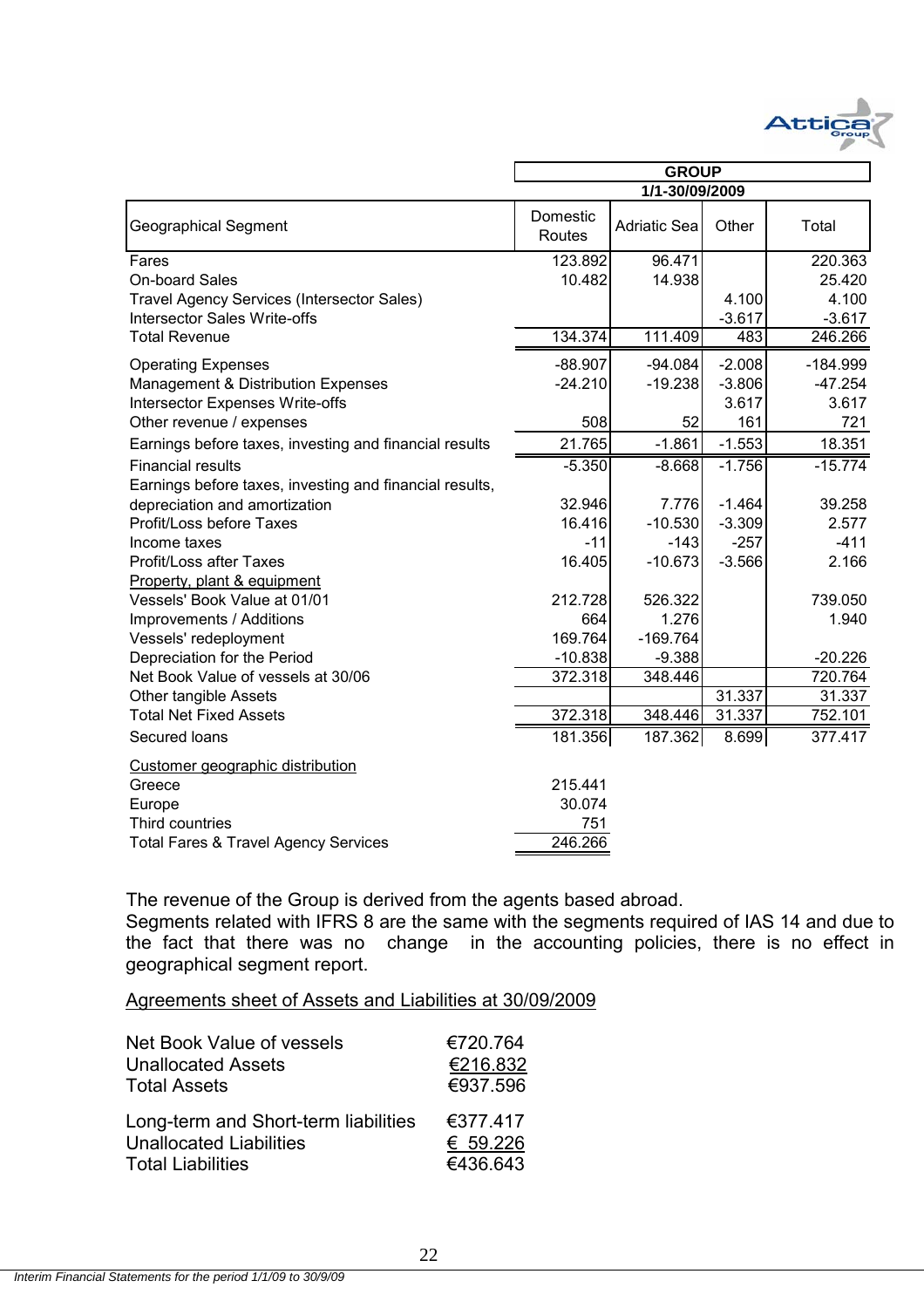

The vessels owned by the Group have been mortgaged as security of long term borrowings for an amount of Euro 723.060 thousand.

Revenue from Fares in Domestic routes includes the grants received for public services performed under contracts with the Ministry of Mercantile Marine, Aegean and Island Policy amounting  $\epsilon$  6.801 thousand for the period 1/01 – 30/09/2009 and  $\epsilon$  4.227 thousand for the period 1/01 – 30/09/2008.

The consolidated results and other information per segment for the period 1/01 – 30/09 2008 are as follows:

|                                                         | <b>GROUP</b> |              |                |           |            |  |  |  |
|---------------------------------------------------------|--------------|--------------|----------------|-----------|------------|--|--|--|
|                                                         |              |              | 1/1-30/09/2008 |           |            |  |  |  |
|                                                         | Domestic     |              |                |           |            |  |  |  |
| <b>Geographical Segment</b>                             | Routes       | Adriatic Sea | North Sea      | Other     | Total      |  |  |  |
| Fares                                                   | 103.909      | 116.319      | 16.718         | 2.184     | 239.130    |  |  |  |
| On-board Sales                                          | 7.710        | 18.642       | 1.127          | 5         | 27.484     |  |  |  |
| Travel Agency Services (Intersector Sales)              |              |              |                | 4.806     | 4.806      |  |  |  |
| <b>Intersector Sales Write-offs</b>                     |              |              |                | $-3.912$  | $-3.912$   |  |  |  |
| <b>Total Revenue</b>                                    | 111.619      | 134.961      | 17.845         | 3.083     | 267.508    |  |  |  |
| <b>Operating Expenses</b>                               | $-67.143$    | $-109.360$   | $-16.635$      | $-3.468$  | $-196.606$ |  |  |  |
| Management & Distribution Expenses                      | $-17.983$    | $-17.908$    | $-2.940$       | $-5.259$  | $-44.090$  |  |  |  |
| Intersector Expenses Write-offs                         |              |              |                | 3.912     | 3.912      |  |  |  |
| Other revenue / expenses                                | 141          | 56           | 10             | 15        | 222        |  |  |  |
| Earnings before taxes, investing and financial results  | 26.634       | 7.749        | $-1.720$       | $-1.717$  | 30.946     |  |  |  |
| <b>Financial results</b>                                | $-3.971$     | $-5.736$     | $-1.733$       | 3.066     | $-8.374$   |  |  |  |
| <b>Extraordinary Items</b>                              |              |              |                | 9.650     | 9.650      |  |  |  |
| Earnings before taxes, investing and financial results, |              |              |                |           |            |  |  |  |
| depreciation and amortization                           | 33.693       | 17.560       | 643            | $-1.602$  | 50.294     |  |  |  |
| Profit/Loss before Taxes                                | 22.662       | 2.014        | $-3.453$       | 11.000    | 32.223     |  |  |  |
| Income taxes                                            | $-30$        | $-61$        | $-15$          | -64       | $-170$     |  |  |  |
| <b>Profit/Loss after Taxes</b>                          | 22.633       | 1.953        | $-3.468$       | 10.936    | 32.053     |  |  |  |
| Property, plant & equipment                             |              |              |                |           |            |  |  |  |
| Vessels' Book Value at 01/01                            | 221.144      | 381.807      | 86.833         | 36.109    | 725.893    |  |  |  |
| Improvements / Additions                                | 751          | 609          |                |           | 1.360      |  |  |  |
| Vessels' redeployment                                   |              | 84.553       | $-84.553$      |           | 0          |  |  |  |
| Vessel acquisitions in the present period               |              |              |                |           | $\Omega$   |  |  |  |
| Vessels' Disposals                                      |              | $-6.768$     |                | $-36.057$ | $-42.825$  |  |  |  |
| Depreciation for the Period                             | $-6.711$     | $-9.571$     | $-2.280$       | $-52$     | $-18.614$  |  |  |  |
| Net Book Value of vessels at 30/06                      | 215.184      | 450.630      | 0              | $\Omega$  | 665.814    |  |  |  |
| Other tangible Assets                                   |              |              |                | 3.198     | 3.198      |  |  |  |
| <b>Total Net Fixed Assets</b>                           | 215.184      | 450.630      | 0              | 3.198     | 669.012    |  |  |  |
| Secured loans                                           | 103.813      | 214.098      | 43.807         | 60        | 361.778    |  |  |  |
| Customer geographic distribution                        |              |              |                |           |            |  |  |  |
| Greece                                                  | 216.065      |              |                |           |            |  |  |  |
| Europe                                                  | 50.505       |              |                |           |            |  |  |  |
| Third countries                                         | 938          |              |                |           |            |  |  |  |
| <b>Total Fares &amp; Travel Agency Services</b>         | 267.508      |              |                |           |            |  |  |  |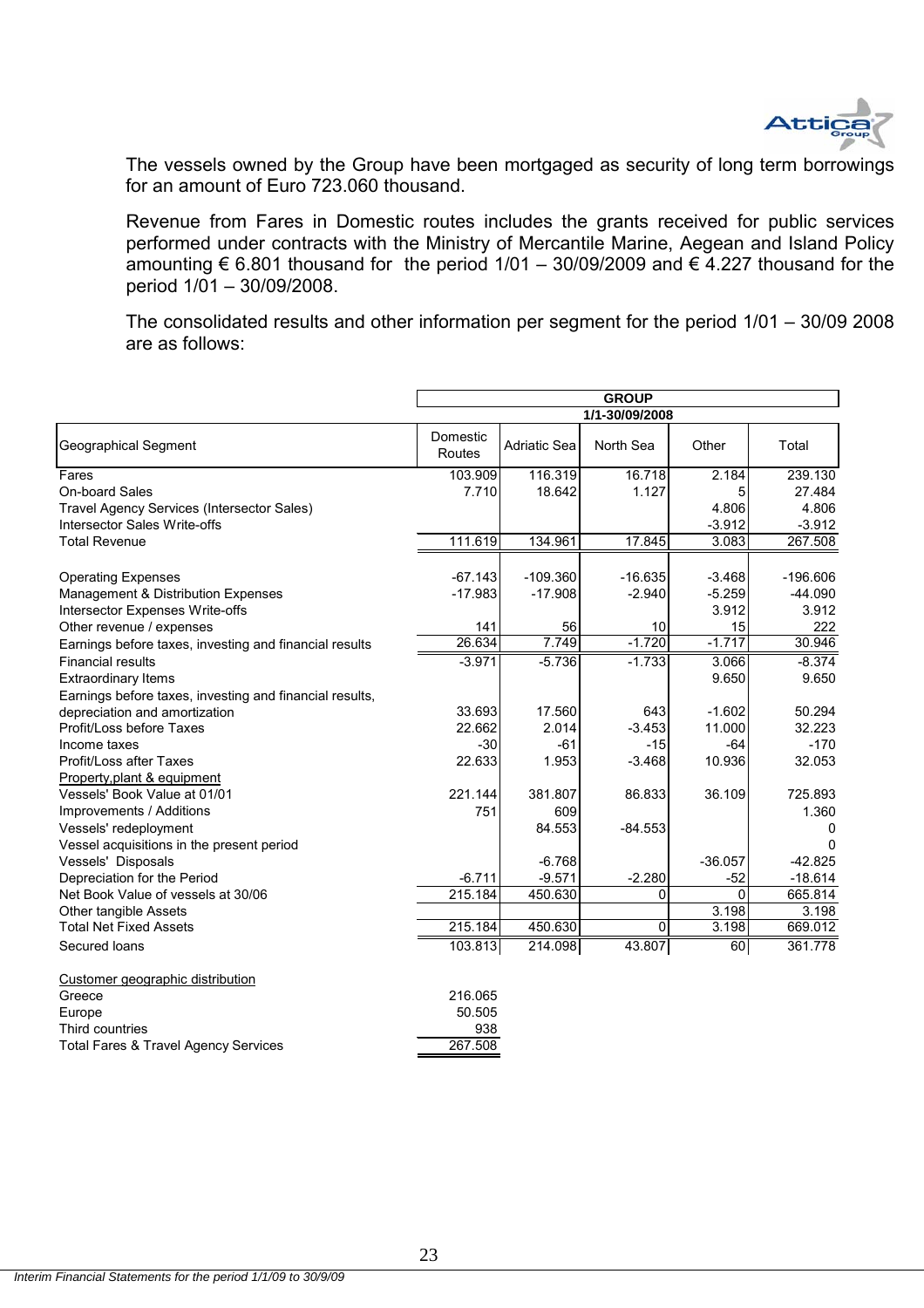

Agreements sheet of Assets and Liabilities at 30/09/2008

| Net Book Value of vessels            | € 665.814 |
|--------------------------------------|-----------|
| <b>Unallocated Assets</b>            | € 270.724 |
| <b>Total Assets</b>                  | € 936.538 |
| Long-term and Short-term liabilities | €361.778  |
| <b>Unallocated Liabilities</b>       | € 51.168  |
| <b>Total Liabilities</b>             | €412.946  |

#### 5.2. Cost of sales

Cost of sales has been negatively affected by  $\epsilon$  11.739 thousand. Approximately compared to the previous period due to the higher fuel oil prices. This negative development has also affected the items "Earnings before taxes, investing and financial results, depreciation and amortization", "Profit/(loss) before taxes" and "Profit/(loss) after taxes".

#### 5.3. Tangible assets

Tangible assets increased compared to 31/12/2008. This increase was due to the prepayment for the building of two monohull-type, fast car-passenger ferries at Daewoo Shipbulding and Marine Engineering Co, Korea.

#### 5.4. Other current assets

Other current assets increased compared to 31/12/2007. This increase was due to the receivables from the Greek State.

#### 5.5. Cash and cash equivalents

Cash and cash equivalents that are presenting in the balance sheet include the amount of  $\epsilon$ 7.923 thousand, which has been pledged. The above pledge refers to an agreement for the acquisition by the Group of Superfast Two, which has been unpledged on 2/10/2009, with the delivery of the above vessel. In the course of the nine months the Group paid the amount of € 25.356 thousand against its long-term borrowings and the amount of € 25.769 thousand as a prepayment for the building of two monohull-type, fast car-passenger ferries at Daewoo Shipbulding and Marine Engineering Co, Korea.

#### 5.6. Fair value reserves

The change that is presenting refers to the interest rate cash flow hedging of the Group's loans. For the Group, "Total comprehensive income for the period after tax" amounting  $\epsilon$ 8.034 thousand refer to the Group's revenue,  $\epsilon$  2.166 thousand, to the interest rate cash flow hedging of the Group's loans,  $\epsilon$  5.863 thousand and to the exchange differences on translating foreign operations,  $\epsilon$  5 thousand. For the company "Total comprehensive income for the period after tax" amounting 26.302 thousand refer to the company's revenue,  $\epsilon$ 42.201 thousand, to the measurement of investments in subsidiaries using the fair value method,  $-\epsilon$  15.144 thousand and to the interest rate cash flow hedging,  $-\epsilon$  755 thousand.

#### 5.7. Short - term liabilities

 The change that is presenting refers to the short-term dept of the parent company amounting € 8.000 thousand. The above dept has been fully repaid on 2/10/2009.

#### 5.8. Other short – term liabilities

"Other short-term liabilities" increased mainly due to the "Deferred income" which refer to passenger tickets issued but not yet travelled until 30/9/2009, as well as to the "Deferred expenses".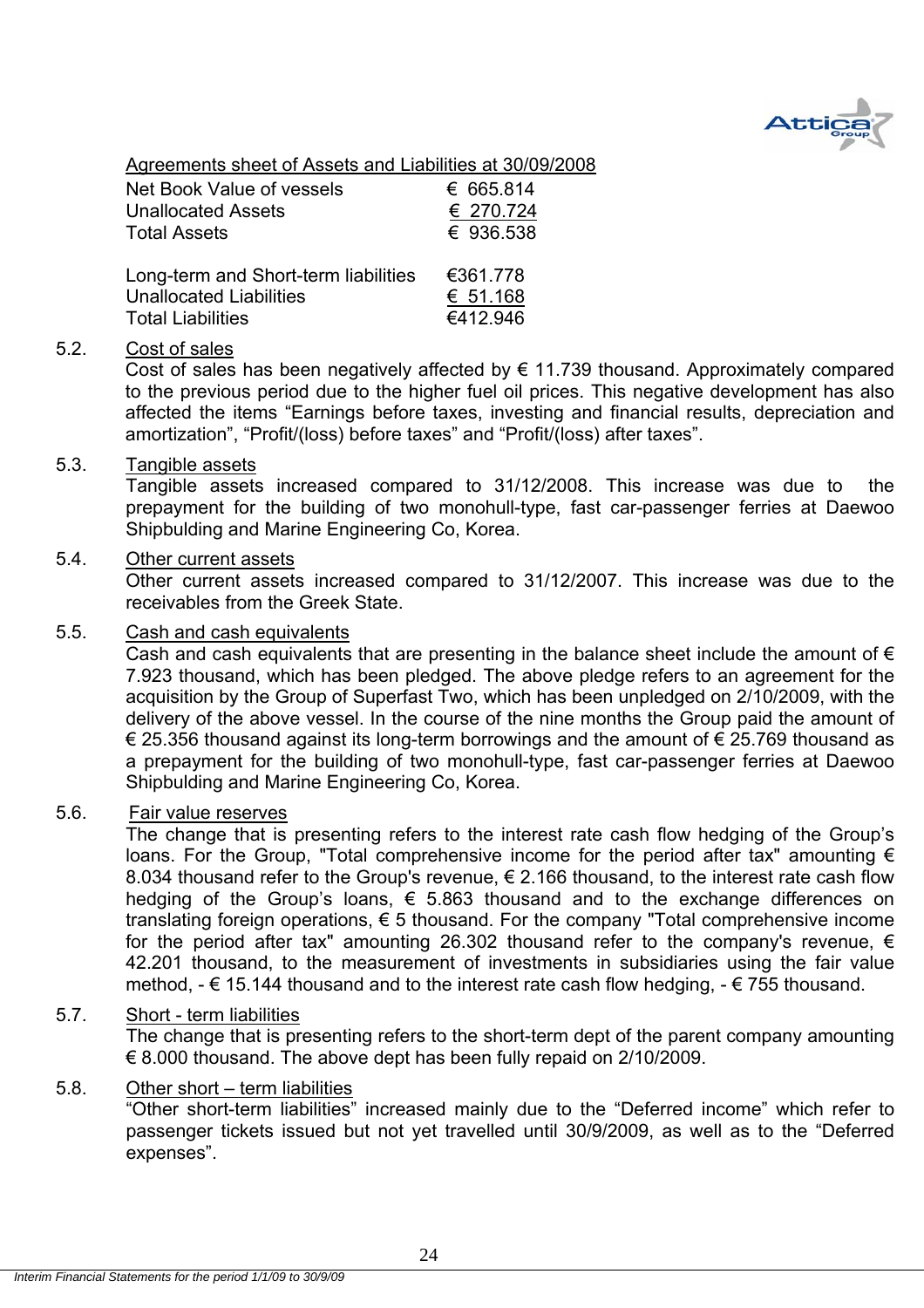

### **6. Other information**

#### 6.1. Unaudited fiscal years

The first quarter of 2009 the parent company has been audited by tax authorities until the fiscal year 2007. From the above taxation audit there no additional amount.

All the companies included in the consolidation of Superfast Group have been audited by tax authorities until the fiscal year 2006.

All the companies included in the consolidation of Blue Star Group has been audited by tax authorities until the fiscal year 2007. The only exception to the above is the subsidiary company Blue Star Ferries S.A. which has been audited by tax authorities until the fiscal year 2008 and the total taxes charged amount  $\epsilon$  82 thousand.

The subsidiary company Attica Premium S.A. has been audited by tax authorities until the fiscal year 2005.

The subsidiaries of ATTICA HOLDINGS S.A. have already made a tax provision of  $\epsilon$  178 thousand for the unaudited fiscal years. A tax provision for the parent company has not been made. For the subsidiaries registered outside the European Union, which do not have an establishment in Greece, there is no obligation for taxation audit.

#### 6.2. Stock options

The Extraordinary General Meeting of Shareholders, on 12<sup>th</sup> February 2008 approved the establishment of a five-year stock option plan for the members of the Board of Directors, the Company's staff and the staff of affiliated companies. The options pertain to shares whose nominal value will amount to  $1/10<sup>th</sup>$  of the share capital. The strike price of the stock options was fixed at  $\epsilon$  6,20 per share.

#### 6.3. Payments of borrowings

During the period 1/1-30/9/2009, the Group has paid the amount of  $\epsilon$  25.356 thousand against its long-term borrowings.

Furthermore, the Group paid the amount of  $\epsilon$  360 thousand against finance leases.

#### 6.4. Payments of finance and operating leases

The finance leases that have been recognized in the income statement of the period 1/1 - 30/09/2009, amount € 193 thousand.

The operating leases that have been recognized in the income statement of the period 1/1 - 30/09/2009, amount € 1.294 thousand.

The operating leases refer to office rent and have been contracted with market terms. The only exception is the rental agreement of Attica Premium's offices in Athens and Salonika for which an advance rent has been paid until September 2009 and May 2010 respectively.

#### 6.5. Provisions

Superfast Group has made a provision amounting  $\epsilon$  462 thousand which concerns claim for compensation from the crew that was employed on board the sold vessels previously deployed in the Baltic Sea. The case is under litigation.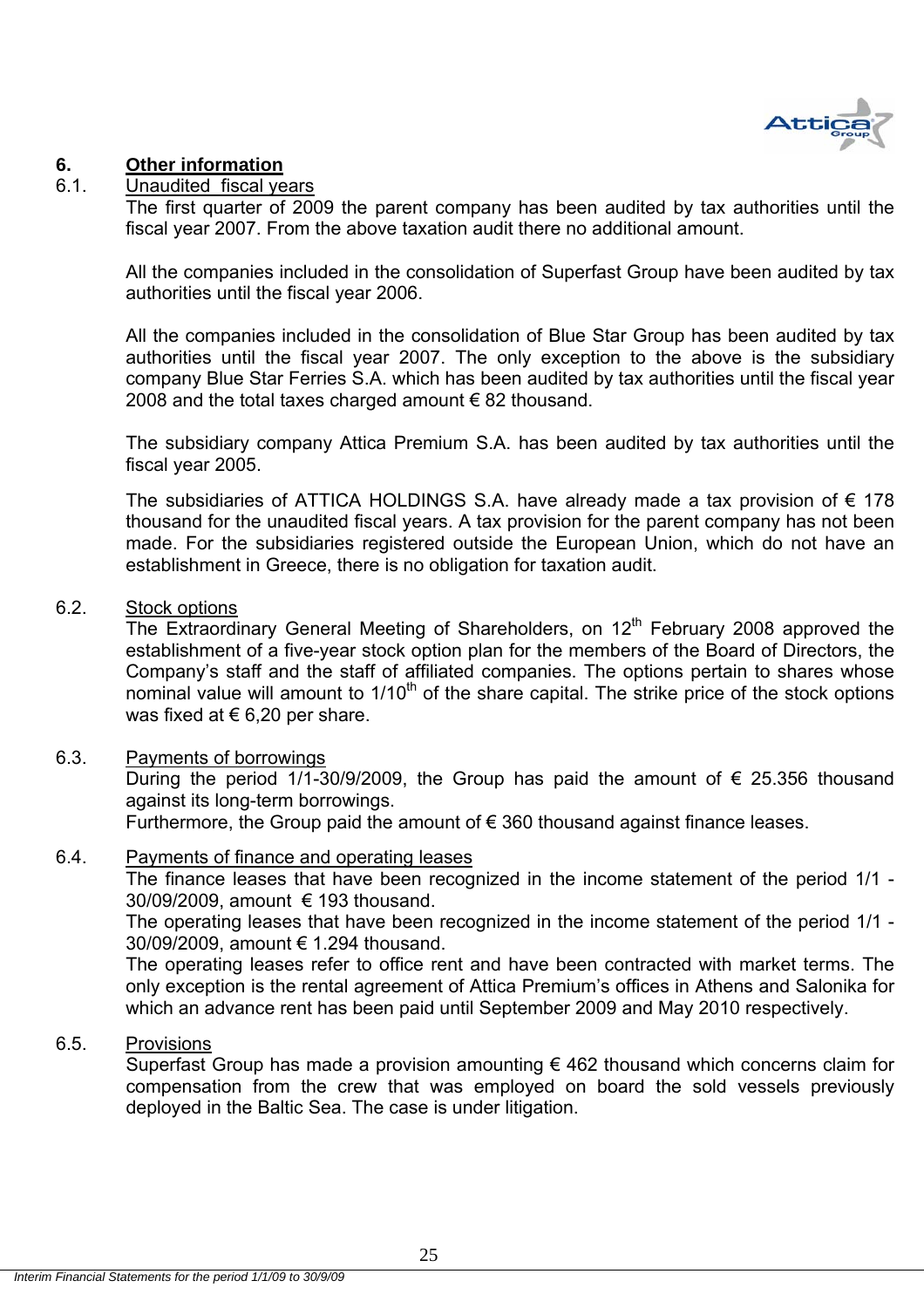

#### 6.6. Contingent assets and liabilities

### a) Granted guarantees

The following letters of guarantee have been provided to secure liabilities of the Group and the Company and were in force on 30/09/2009:

|                    | <b>GROUP</b><br>30/09/2009 | <b>COMPANY</b><br>30/09/2009 |
|--------------------|----------------------------|------------------------------|
| Granted guarantees | 2.131                      |                              |

b) Commitments for purchases and capital expenditure

Purchase contracts, in force on 30/09/2009, are as follow:

|                    | <b>GROUP</b><br>30/09/2009 | <b>COMPANY</b><br>30/09/2009 |
|--------------------|----------------------------|------------------------------|
| Purchase contracts | 213,000                    | ---                          |

The above contracts refer mainly to the Group's contingent liability for the purchase of two new building car-passenger ferries at Daewoo Shipbuilding and Marine Engineering, korea as well as the purchase of the vessel Superfast II which has been delivered on 2/10/2009.

#### c) Undertakings

On 30/09/2009 the Group and the Company have the following liabilities which derive from the operating lease agreements and are payable as follows:

|                      | <b>GROUP</b><br>30/09/2009 | <b>COMPANY</b><br>30/09/2009 |
|----------------------|----------------------------|------------------------------|
| Within 1 year        | 1.344                      | 245                          |
| Between 2 to 5 years | 5.585                      | 982                          |
| Over 5 years         | 9.108                      | 1.718                        |
|                      | 16.037                     | 2.945                        |

#### d) Financial lease commitments

On 30/09/2009 the Group and the Company have the following liabilities which derive from the operating lease commitments and are payable as follows:

|                                      | <b>GROUP</b><br>30/09/2009 | <b>COMPANY</b><br>30/09/2009 |
|--------------------------------------|----------------------------|------------------------------|
| Within 1 year                        | 363                        |                              |
| Between 2 to 5 years<br>Over 5 years | 378                        |                              |
|                                      | 741                        |                              |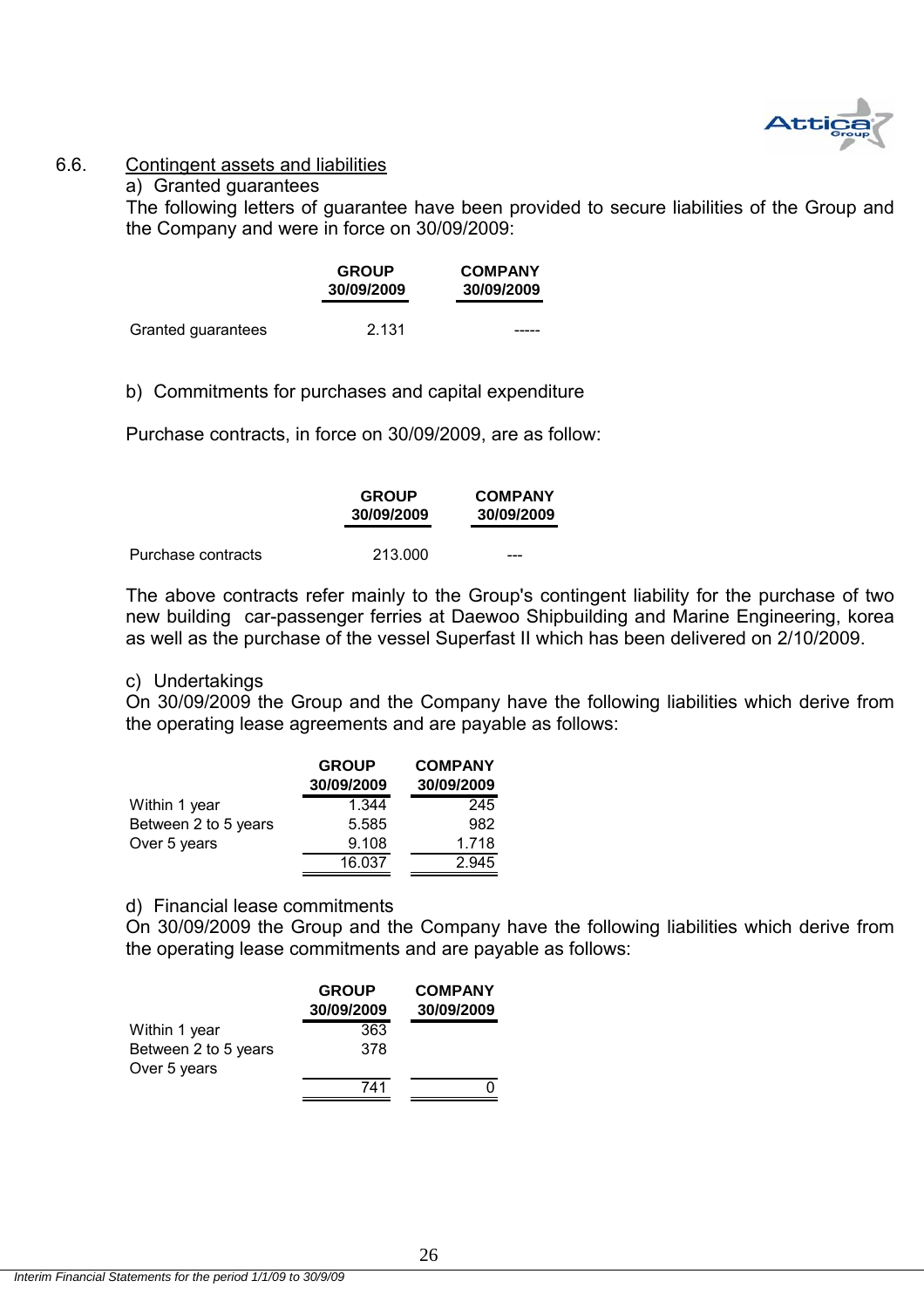

#### **7. Significant events**

a) The Group through its subsidiaries Blue Star MC and Blue Star Ferries MC, agreed with Daewoo Shipbuilding and Marine Engineering Co. Ltd. (DSME), Korea for the building of two new fast car-passenger ferries at a price of Euro 68.50mln a piece. The agreement consideration is in USD. In June and September 2009 the shipowning companies of the under construction vessels, Blue Star Ferries M.C. and Blue star M.C., have made exchange forward agreements purchasing in USD. As a result, the Group's exposure to foreign currency risk has been limited to 10% of the total cost of the two vessels.

b) The parent company participated in the share capital increase of its 100% subsidiaries Blue Star M.C. and Blue Star Ferries M.C. with the amount of Euro 13,30 mln. and Euro 13,25 mln. respectively.

c) In July 2009 the Group paid the amount of  $\epsilon$  25,8 mln. as a prepayment for the building of two new car-passenger ferries at Daewoo Shipbuilding and Marine Engineering Co. Ltd. (DSME), Korea.

d) The Board of Directors decided to redeployed the car-passenger ferry Superfast XII from the Patras - Ancona route to the Piraeus - Heraklion route. Superfast XII commenced its service on the route on  $12<sup>th</sup>$  March, 2009.

e) The parent company established the new wholly owned Greek subsidiary under the name Attica Ferries Maritime Company with a share capital of Euro 48.005.000. Attica Ferries Maritime Company is the new owner of the vessel Superfast XII which was acquired from Attica's wholly owned subsidiary Superfast Dodeka Inc at book value.

f) For a better marketing sales management, the Group established a new Joint Venture company in order to replace the two old existing companies under the name Attica Ferries M.C & CO Joint Venture.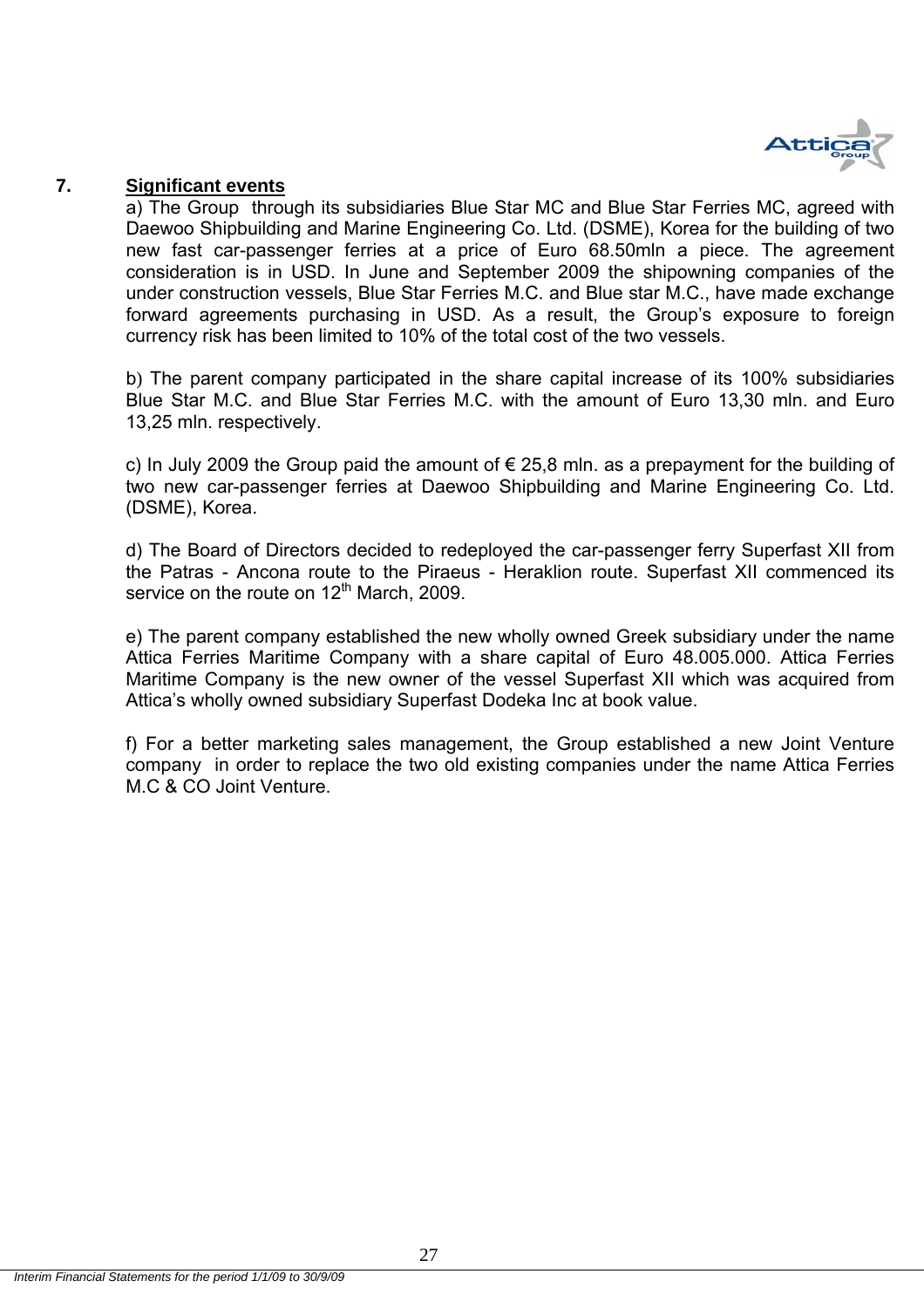

#### **8. Events after the Balance Sheet date**

In October 2009 has been delivered by the Group the new-built Ro-Pax vessel Superfast II from Grimaldi Holding S.p.A, of Genoa, Italy. Superfast II commenced its service on the route on  $6^{th}$  October, 2009.

Athens, November 20, 2009

THE PRESIDENT THE MANAGING THE DIRECTOR THE FINANCIAL OF THE B.O.D. DIRECTOR DIRECTOR

CHARALAMPOS PASCHALIS PETROS VETTAS SPIROS PASCHALIS NIKOLAOS TAPIRIS

*Interim Financial Statements for the period 1/1/09 to 30/9/09*